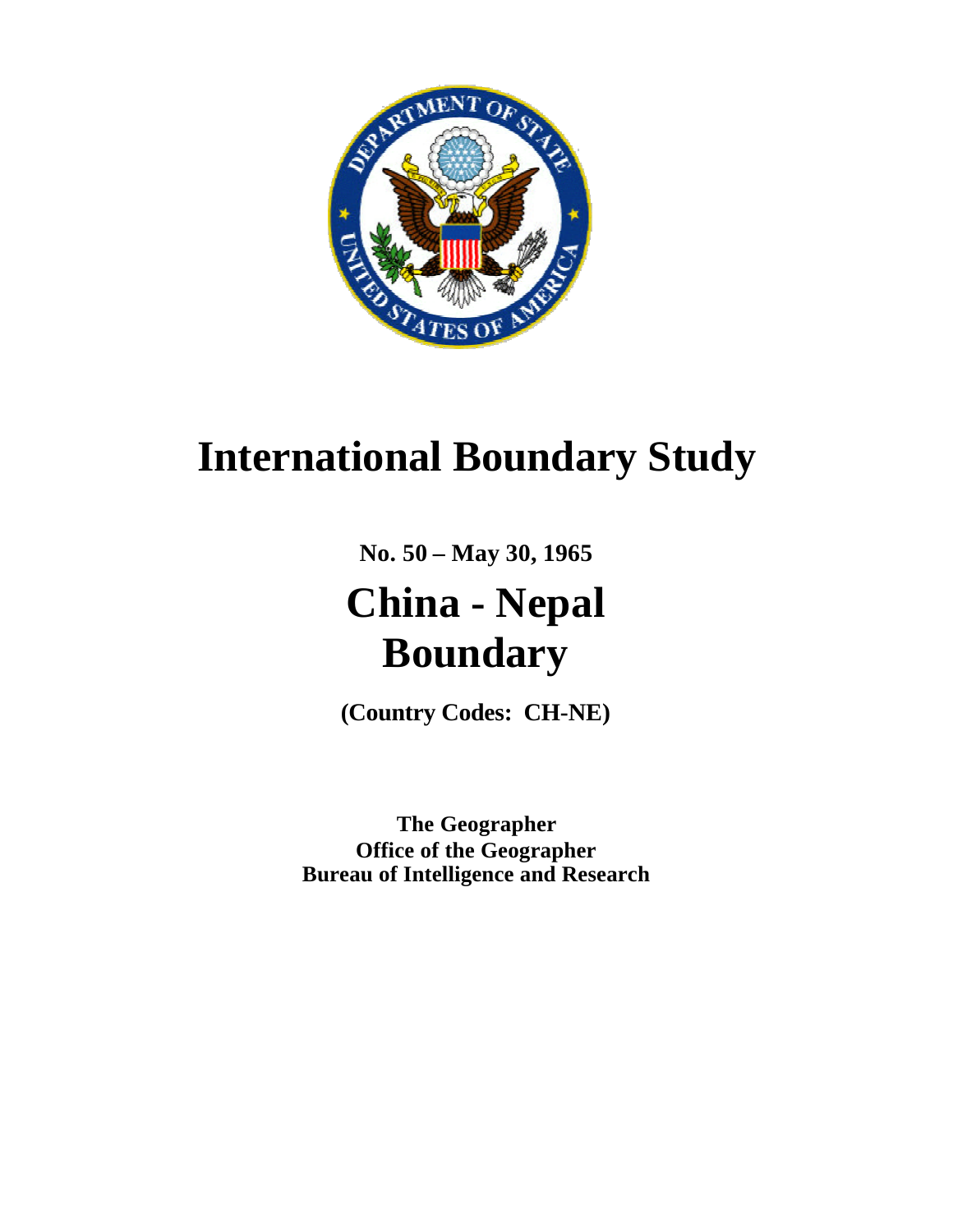# **INTERNATIONAL BOUNDARY STUDY**

#### **No. 50**

# **CHINA - NEPAL BOUNDARY**

# **TABLE OF CONTENTS**

### **Page**

| I.                  |                                                  | $\mathbf{2}$                  |
|---------------------|--------------------------------------------------|-------------------------------|
| II.                 |                                                  | $\mathbf{2}$                  |
|                     |                                                  | $\overline{2}$<br>3<br>3<br>4 |
| Ш.                  |                                                  | 4                             |
| IV.                 |                                                  | 5                             |
|                     | C. Boundary Treaty October 5, 1961               | 5<br>6<br>6<br>$\overline{7}$ |
| V.                  |                                                  | 7                             |
| <b>Appendix I</b>   | Partial Text of Agreement of March 21, 1960      | 8                             |
| <b>Appendix II</b>  |                                                  | 10                            |
| <b>Appendix III</b> | <b>Nepalese - Chinese Place Name Equivalents</b> | 16                            |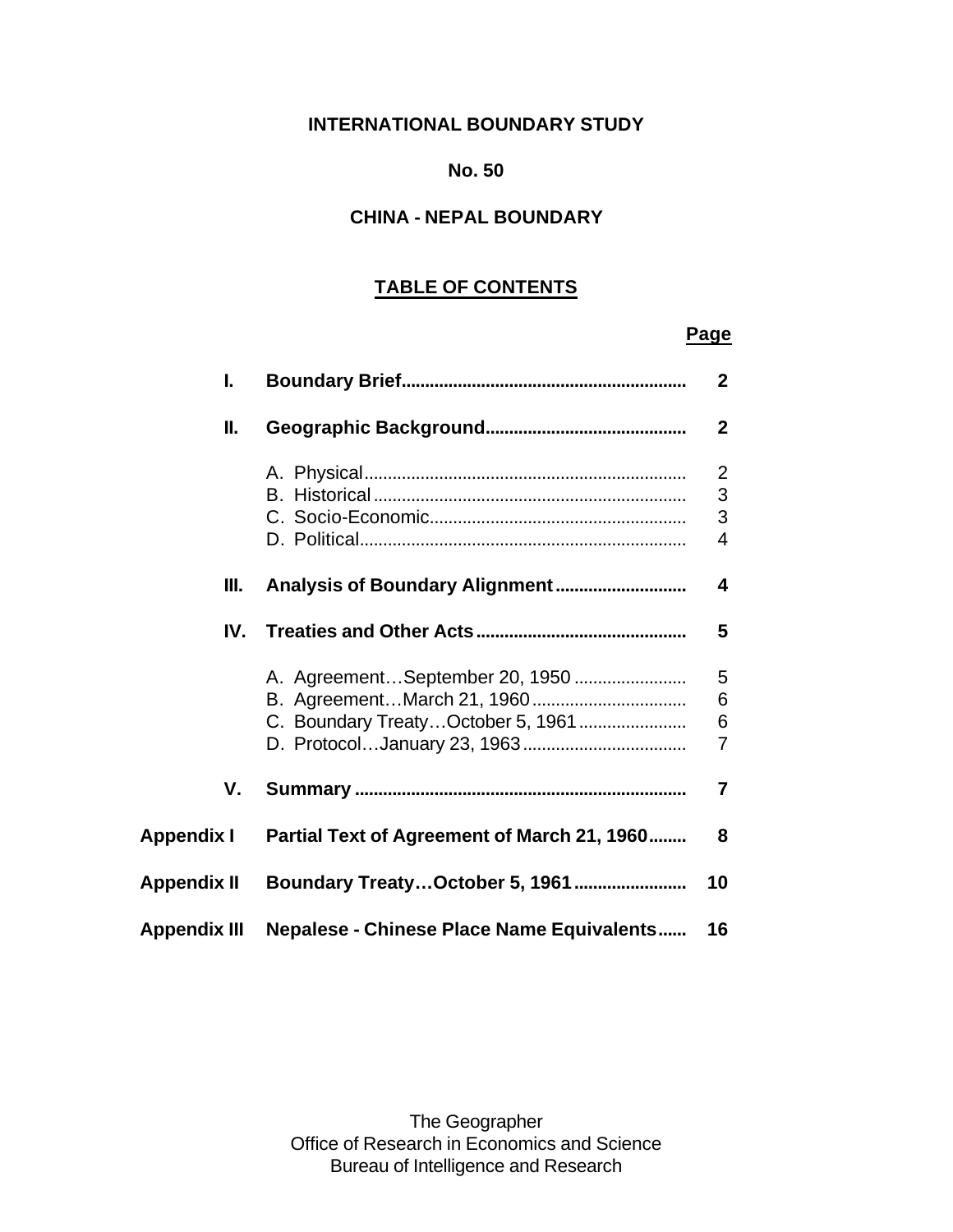#### **CHINA - NEPAL BOUNDARY**

#### **I. BOUNDARY BRIEF**

The China - Nepal boundary extends for 670 miles along the crest of the Himalaya Mountains. The present boundary was established as a result of the boundary agreement signed between Nepal and Communist China on March 21, 1960. A joint boundary commission subsequently delimited and formally demarcated the boundary. There are 96 boundary pillars bearing 76 serial numbers over the entire boundary.

#### **II. GEOGRAPHICAL BACKGROUND**

#### **A. Physical**

The frontier region is dominated by the Himalaya. In the south, the zone of the Sub- or Outer Himalaya comprises a series of narrow, parallel ridges alternating with broad, longitudinal valleys. The peaks of this group rarely exceed 4,000 feet in elevation. Northward are the Middle Ranges of the Himalaya, which have a steep escarpment to the south and moderate slopes towards the north. In this group, peaks are between 5,000 and 15,000 feet in elevation. Beyond is the Inner or Greater Himalaya, a complex region of young, folded mountains, interrupted by faults and overthrusts. The main ranges are aligned generally west-northwest-east-southeast. Elevations range from 14,000 feet to over 29,000 feet in the great majesty of Mt. Everest (Chomolongma; Sagarmatha).

The China - Nepal boundary traverses the Great Himalaya Range, the highest mountains in the world. Jagged peaks, capped for the most part in perpetual snow, rise above towering ridge lines. Five peaks - Everest, Kinchinjunga, Makalu, Dhaulagiri and Annapurna - reach above 26,400 feet while most of the region exceeds 14,000 feet. Even the principal passes through the border range are almost all over 16,000 feet in elevation.

The many rivers and streams have cut steep ravine-like valleys through the Great Himalayan ranges. Tributaries of the Karnali, Kali, Kosi, and Arun rivers drain, in fact, the Tibetan slopes before turning south to cut through the ranges in deep gorges to flow to the Ganges.

North of the boundary ranges stretches the high Tibetan plateau. Here the nearly-level rock formations, averaging about 15,000 feet in elevation, dip gently northward to the valley of the Tsang Po (Brahmaputra).

Climatic variation in the border region occurs vertically. Above 14,000 feet there exists a zone of perpetual frost. Below this elevation, winters are hard and long; summers short and cool. Certain hardy root crops may be grown but grains generally will not mature above 10,000 feet. With the exception of a few valleys, the entire region may be classified as a waste land, almost without habitation.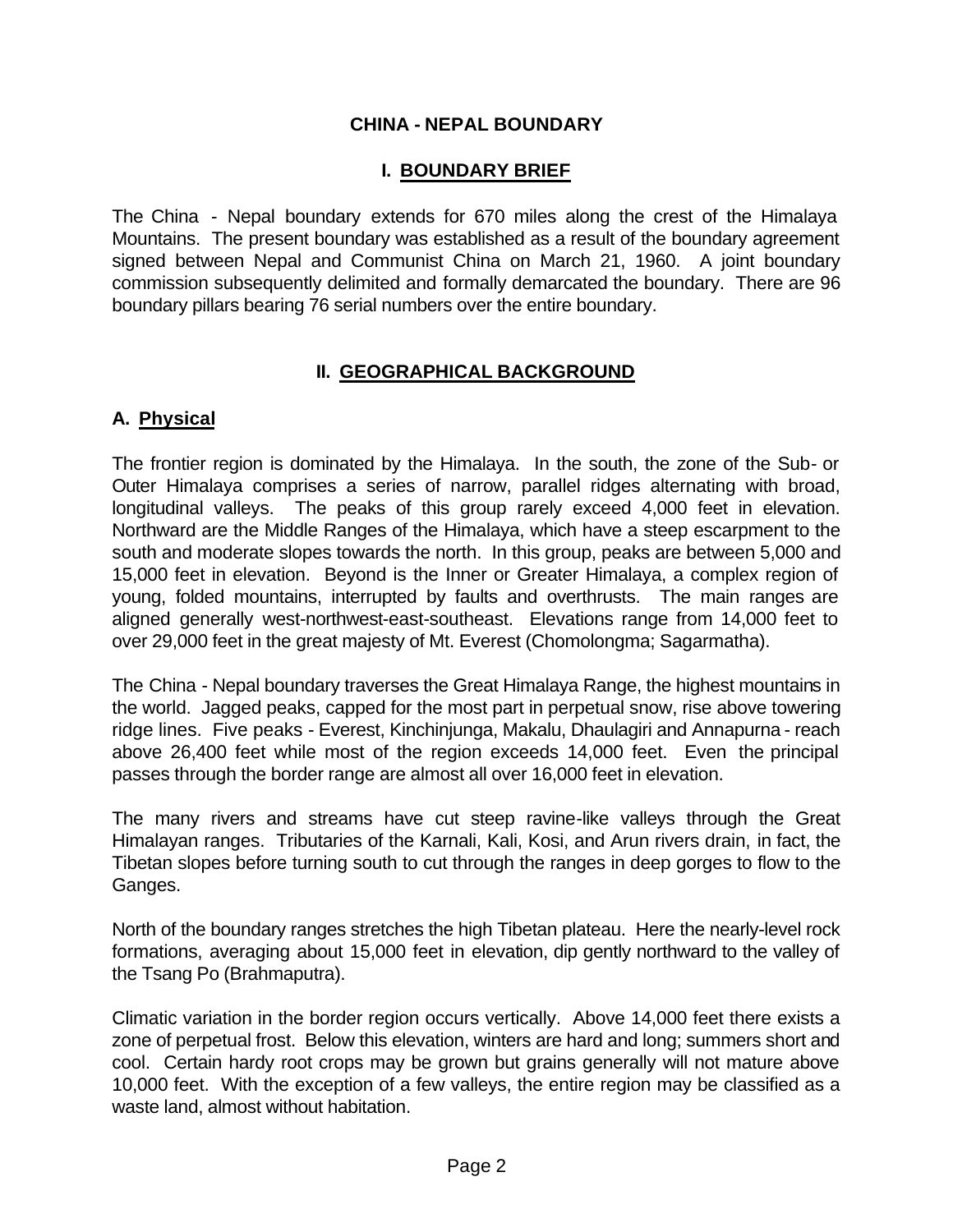### **B. Historical**

The Himalayan region has been a zone of transition between Indian and Tibetan influences which have interacted with the indigenous culture. Much of Nepal's early recorded history deals with the rise and fall of local kingdoms whose area of rule often overlapped the present borders with India and Tibet. By the 13th Century, Hindus, including Rajputs, began to migrate to southern and Western Nepal as a result of dislocations caused by the Muslim invasion of the subcontinent. By the beginning of the 19th Century the Rajputinfused Gurkha Kingdom had become the dominant force in Nepal. The Kingdom began a period of active expansion which brought it into conflict with British and Sikh power in the south and Tibetan power in the north. The climax of this period was the Nepal - Tibet war of 1854 - 56. The treaty of 1856 between the two powers forced the cession of certain territories to Nepal and required Tibet to pay an annual sum to the Gurkha monarch.

After the Nepalese - Tibetan War the Gurkha Kingdom followed a policy of isolation and relations between Nepal and Tibet remained relatively calm.

#### **C. Socio-Economic**

The distribution of the frontier population is directly related to the agricultural potential of the land. Consequently, along the frontier region, great variations exist. Vast tracts of high mountains are virtually uninhabited while the small, flat valleys contain the main concentrations. In the vicinity of the boundary, almost all settlement occurs in village agglomerations. In size these range in direct proportion to the amount of useful agricultural and pasture land in the immediate vicinity. The western portion of the frontier, which is drier, tends to have a lower density than the more humid central and eastern sectors.

On both sides of the boundary, the population is predominantly Buddhist and of Tibeto - Burman stock. Countless migrations and invasions, however, have produced a very complex settlement pattern. Unfortunately, very few detailed ethnic studies have been made on the Tibet - Nepal boundary area. The frontier tribes are collectively referred to as the Bhotias, which includes, among many others, the well-known Sherpas. The Bhotia tribes probably represent the most recent migrants into the area. Stemming originally from Tibet, these people have moved freely back and forth across the border in recent times leading to difficulties in frontier administration. Since the Dalai Lama fled from Tibet in 1959, many additional Tibetan refugees have moved into the Nepalese section of the frontier.

The region gains considerable importance as a result of the transit trade between India and Nepal on one hand and Tibet on the other. For countless centuries, the contrasting economies of the areas have been loosely integrated. Traditionally, salt, wool, and hides flowed from north to south while cereals, tea, and spices were sent to Tibet. The present value of the trade is not known.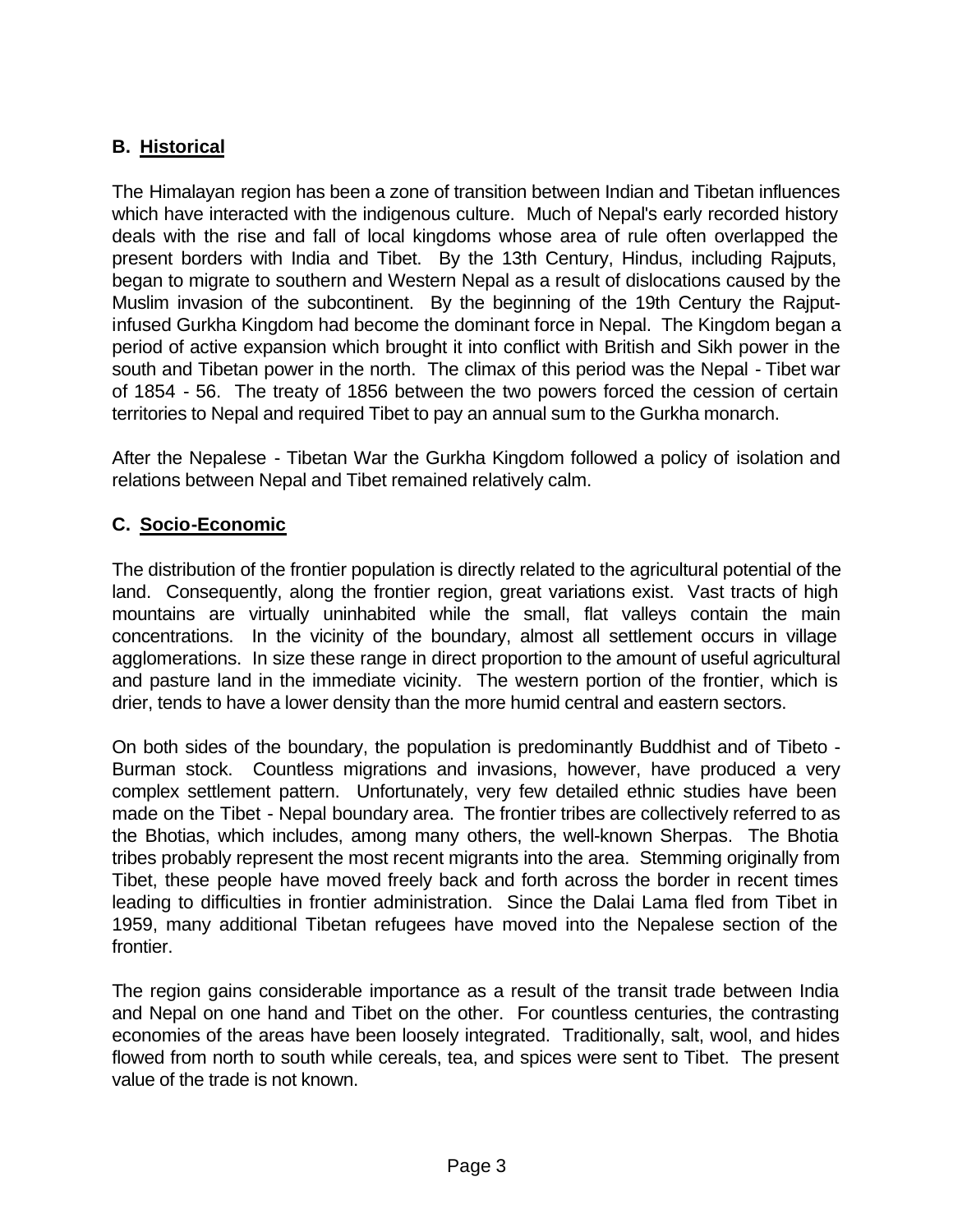Currently, the Chinese are building a road to connect Lhasa and Katmandu. The significance of such a road would be considerable from the economic as well as the strategic view. Nepalese - Tibetan trade, which has been declining in recent years, may increase as a result of this new road link.

# **D. Political**

As elsewhere in Asia there was little traditional concern on the part of Tibet or Nepal over a delimited border. Negotiations took place over trading rights, control of trade routes and territorial taxation privileges. The British Survey of India maps showed a border between Nepal and Tibet which served as an acceptable de facto border in the absence of control of the High Himalaya area by either power.

The growth of nationalism in the 20th Century and the increasing awareness of the value of well-defined borders to eliminate sources of friction led to serious consideration of the need to define legally the Nepal - Tibet border. Questions of trans-frontier crime, ownership of disputed areas and occasional armed clashes in the border region stimulated formal consideration of the points of dispute. Concern over these problems ultimately led to the China - Nepal border treaty of 1960. Since the treaty, some questions of territorial claims have arisen. The exact number of territorial disputes has never been ascertained, but as many as 20 sectors may have been involved. The most serious disputes were located at Rasu (north of Katmandu), Kimathanka in the east, Nara Pass, Tingribode near Mustang, Mount Everest, and the Nelu River. Most of these disputes were settled in favor of Nepal, although several favored China.

# **III. ANALYSIS OF BOUNDARY ALIGNMENT**

From the Indian tripoint in the west, located at approximately 81°00' East and 30°12' 45" North, the boundary extends southeastward along the water divide of the Himalaya to Urai Pass. Turning northward, the boundary joins the Karnali River between the villages of Chi Guan (Tibet) and Namrdhen (Nepal). The river forms the boundary downstream for approximately 2.25 miles before it returns to the water divide. At the Lapche Pass, the boundary attains its northernmost point. Continuing east-southeastward along the crest of the Great Himalaya, which serves as the water divide, the passes of the Manja, Thau, Marima, and Pindu are all situated on the border.

In the vicinity of Mustang, the boundary again abandons the major water divide to cut across the headwaters of both north- and south-flowing rivers. After departing from the Mustang region, the boundary regains the water divide at Chaklo (5076 meters); turning then at a right angle, the boundary continues southward to the peak of Lugula. There the border again resumes its normal east-southeastward trend through the Gyala and Lajing passes. The glaciated ridge of the Lajing Pahar, which is a minor water divide between tributaries of the Mawang Khola, is then followed to approximately 84° 50' East and 28° 35' 30" North. At this point, the boundary crosses the Mawang and then rejoins the main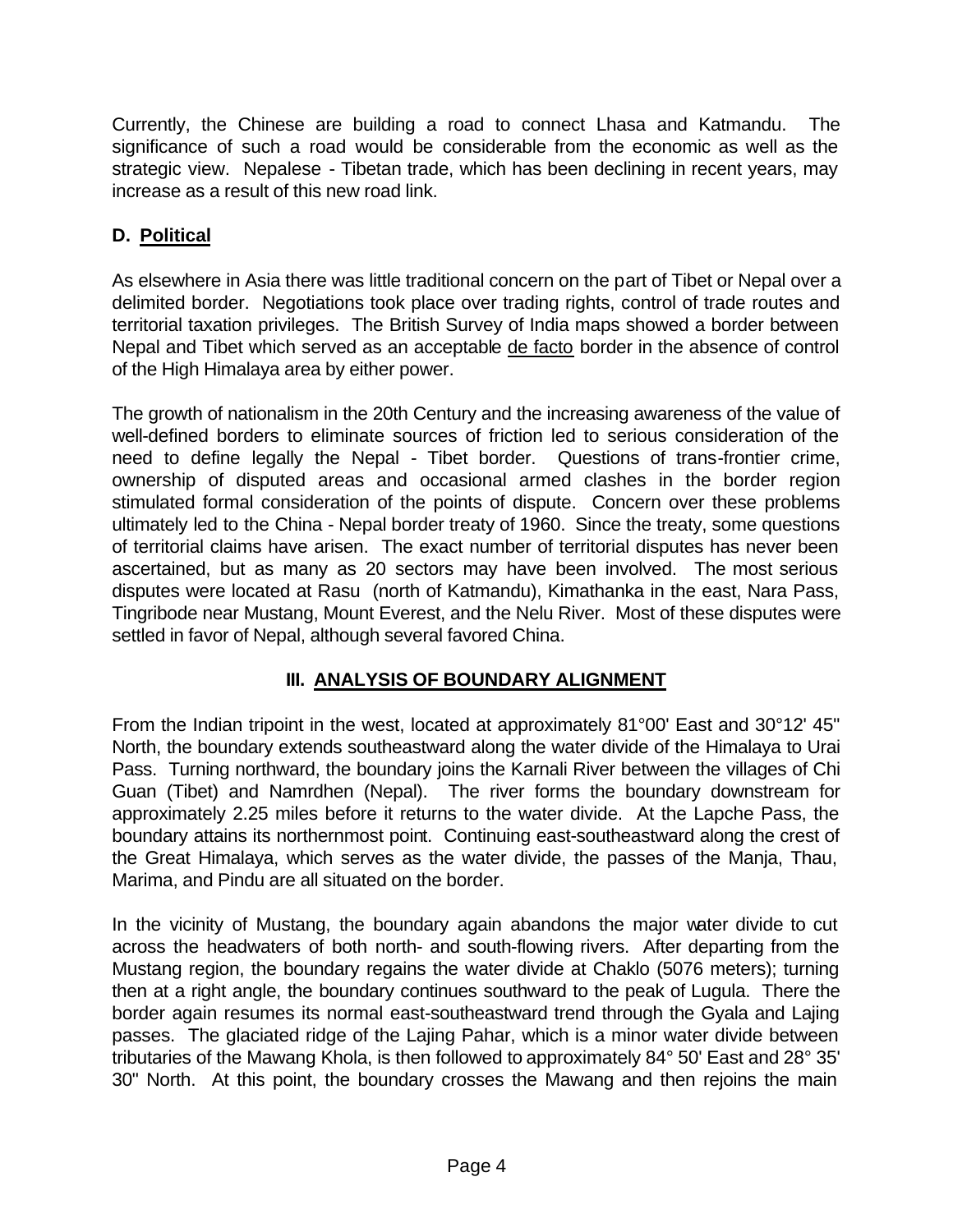Himalayan ridge. At the peak Khojang, the boundary turns due south for approximately 25 miles before resuming the generally eastward trend at Saluasungo Danda (6613 meters).

In crossing the Trishuli river system, the boundary follows a very complex course. After utilizing the tributary Sajen Khola for 4.2 miles downstream, the boundary cuts across the interfluve for 4.35 miles to join the Bulun Khola. This tributary forms the boundary for an additional 2.8 miles until the confluence of the Jambu Khola. The boundary turns upstream on the latter for approximately 13.4 miles before again mounting a minor water divide within the Bhotekosi River system. At the headwaters of the Kharane Khola, the boundary joins that stream to its confluence with the Bhotekosi which, in turn, forms the boundary downstream for approximately 2.5 miles. The left bank tributary of the Juma Khola is followed to Jar peak. Turning due north the boundary coincides with a main ridge line, crosses several tributaries of the Lapche Khola in order to leave Lapche Village within Nepal before turning again southward. Crossing another tributary on the Nyule Bridge, the Sino - Nepalese border again attains the major water divide of the Himalaya.

The boundary, in the next sector, passes through the peaks of Mount Everest and Makalu making it the highest international boundary in the world. After bisecting Popti Pass, it seeks the minor water divide south of the Karna Chhu to join this stream west of Kimathanka. Following it downstream the boundary then joins the minor divide between the Chusbar Chhu and the Wakang Khola to the major divide at Rakha Pass. Eastward to Jonsang peak, the Sikkim tripoint (24,500 feet), the divide and the border coincide.

# **IV. TREATIES AND OTHER ACTS**

Several treaties were negotiated between Nepal and Tibet in the 18th and 19th centuries.<sup>1</sup> These affected the boundary by transferring areas or defining portions of areas along the boundary. However, the limits were most often vague or contradictory and it became impossible to draw an exact boundary from their descriptions. The Sino - Nepalese treaty of 1792, for example, appears to give territories south of the Himalaya to Tibet but the exact provisions are unclear. The March 24, 1856 treaty of peace between the Gurkha Kingdom and Tibet cedes to Nepal the ryots of Kerong, Kuti, Junga, Tagla Khar, Chewur, and Dhakling without specific detail as to their limits. It does state, however, that Gurkha troops north of the Bhairab Langar range were to be withdrawn, thus hinting at a de facto border.

Listed below are the recently negotiated series of treaties and other acts which have defined the boundary with relative precision:

#### **A. Agreement to maintain the friendly relations between the Kingdom of Nepal and the People's Republic of China** signed on September 20, 1950.

l

<sup>&</sup>lt;sup>1</sup> See C.U. Aitchison (ed.), A Collection of Treaties, Engagements, and Sanads..., vol. 14.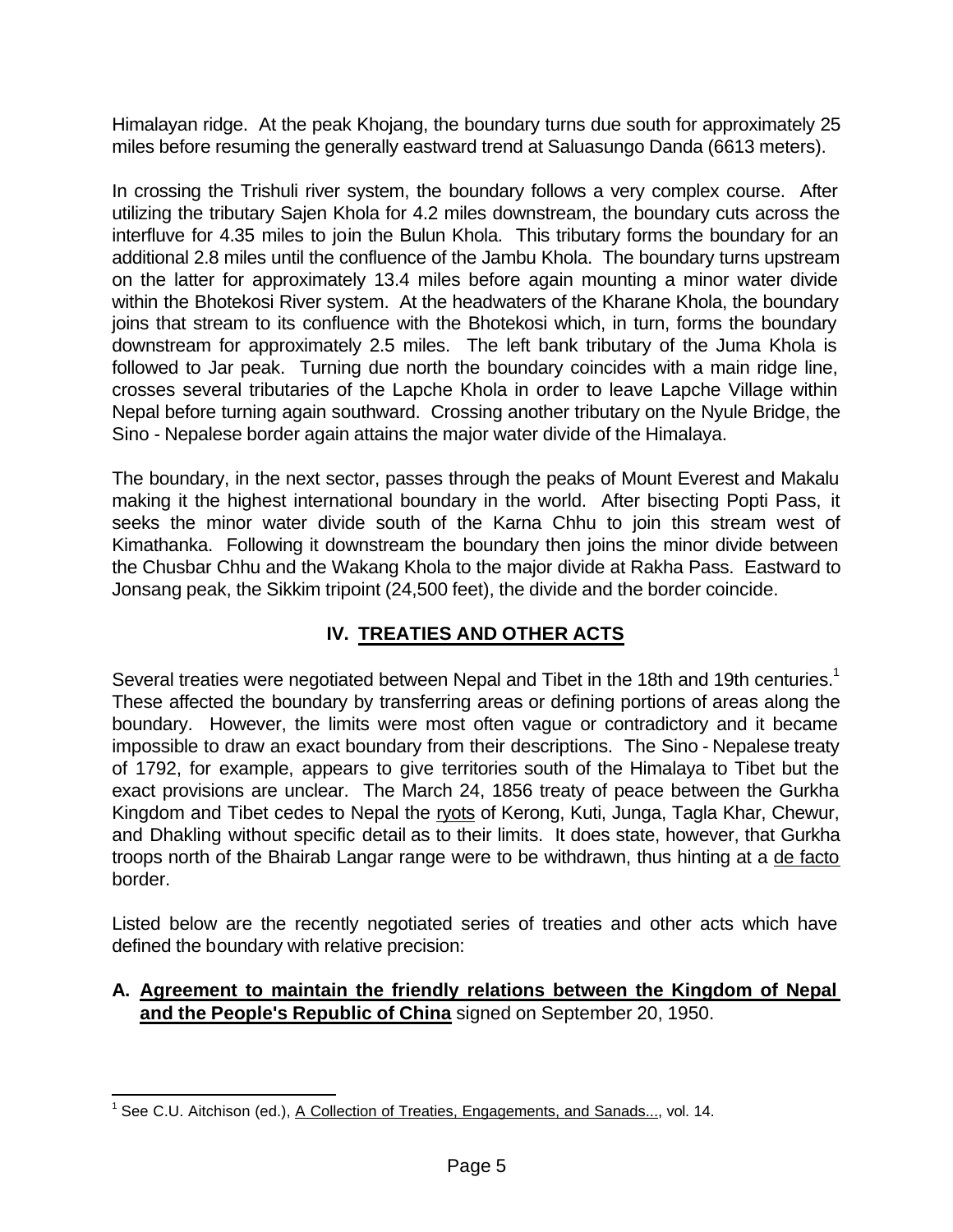The agreement primarily concerned trade and intercourse between Nepal and the "Tibet region of China." However, Article III states that "All treaties and documents which existed in the past between Nepal and China including those between Nepal and the Tibet Region of China are hereby abrogated."

### **B. Agreement between the Government of the People's Republic of China and His Majesty's Government of Nepal** signed of March 21, 1960 (See Appendix I).

The boundary agreement stipulated that the "traditional customary line" would serve as the basis for a boundary treaty. The boundary was to be determined and demarcated 1) where maps of both sides agree, and 2) according to local jurisdiction or administration where they did not. A Joint China - Nepal Boundary Commission was created to examine the evidence and to delimit the entire boundary.

A great deal of confusion has existed on the number of places in dispute and their location. Almost every discussion on the boundary lists three or four points of dispute, but the places are rarely the same. In any event, no great amount of territory was involved; one estimate places it at 200 sq. mi. The Chinese Communists appear to have deferred ultimately to the Nepalese point of view as they did earlier with Burma and did later with Pakistan and Afghanistan. The position contrasts sharply with the intransigent attitude towards India and the U.S.S.R.

The Joint Commission held the following sessions:

- a) First, from August 12, to October 26, 1960 in Katmandu
- b) Second, January 1, to February 15, 1961 in Peking
- c) Third, July 31 to August 24, 1961 in Katmandu
- d) Fourth, October 1 to October 5, 1961 in Peking.

The Commission and its subsidiary Joint Survey Teams produced the detailed delimitation based upon common agreement for the entire frontier. The position of Mt. Everest was regarded as special and fell to the heads of government for decision.

### **C. Boundary Treaty between the People's Republic of China and the Kingdom of Nepal** signed on October 5, 1961 (See Appendix II).

The complete delimitation of the boundary created by the Joint Commission became Article I. Article II defined the boundary in all streams as the median line and provided for the continuation of that line in the event of a change of river course. Article III directed the Joint Commission to draft a demarcation protocol to be incorporated into the treaty.

The Joint Commission met in Fifth and Sixth sessions to complete its work. The boundary was divided into six divisions and a joint team was dispatched to each to perform the demarcation work. In all, 99 boundary pillars numbered from 1 through 79 were to be set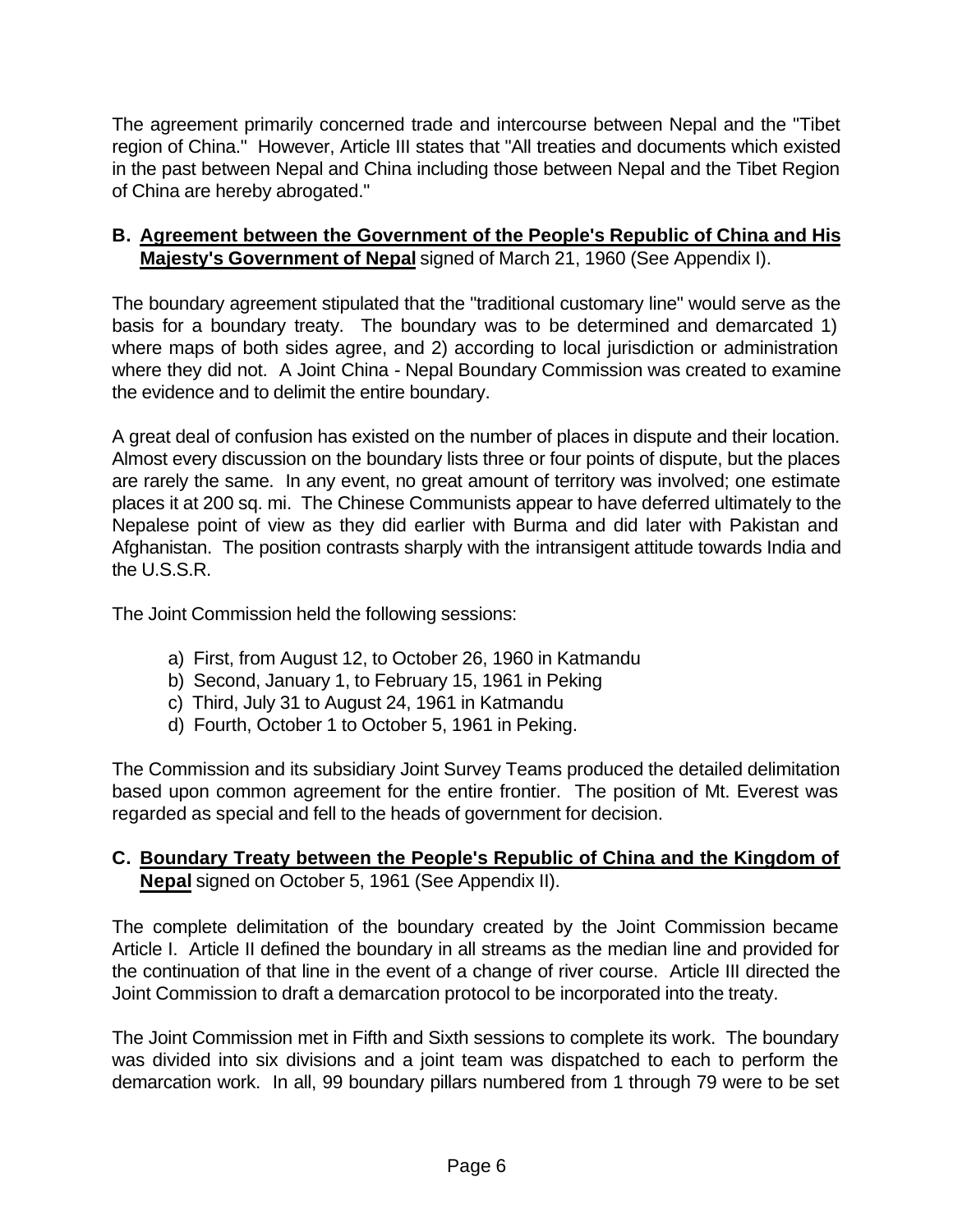on the boundary. The numbering ran from west to east: Nos. 33, 37, and 38, however, could not be placed due to geographic difficulties.

**D. Protocol** to the Nepal - China Boundary Treaty signed on January 23, 1963.

The final demarcation work of the Joint Commission was embodied in the Protocol. Part I concerned general arrangements; Part II contained the final detailed delimitation; Part III, the details of the erection of the pillars; Part IV, maintenance of the pillars; and Part V, a concluding section.

The protocol apparently has not been made public as is often typical with technical demarcation documents.

# **V. SUMMARY**

The 1960, 1961, and 1963 agreements between Nepal and the Communist regime on the Chinese mainland were aimed at removing the causes of friction on the alignment of the common boundary. The United States Government, however, recognizes the Republic of China as the legitimate government of China. As a consequence, the Nepalese - Tibetan boundary may be considered as an accepted international boundary, i.e., one that is delimited and demarcated, in a de facto sense and so shown on official United States maps. However, in view of the United States recognition of the Republic of China, all official maps should bear the standard disclaimer that the "representation of boundaries is not necessarily authoritative."

For compilation purposes, the following maps, annexed to the boundary treaty, may be utilized:

- a) Map of the area of Sino Nepalese Frontier (Western Section), 1:500,000, Map A;
- b) Map of the Sino Nepalese Frontier-Line (Eastern Section), 1:500,000, Map B;
- c) Map of the area of the Sino Nepalese Frontier-Line...
	- 1) From Urai Pass to Nalakankar Pass, 1:50,000, Map No. 2
	- 2) From the elevation of 6214.1 Meters to Chaklo, 1:50,000, Map No. 3
	- 3) From Gyala Bhanjhan to Thaple Bhanjhan, 1:50,000, Map No. 4
	- 4) From Yangra Himal to Chusumdo, 1:50,000, Map No. 5
	- 5) From Ch'ueh-mo-pa-ma-je to Nyule Bridge, 1:50,000, Map No. 6
	- 6) From Potpi Pass to Rakha Pass, 1:50,000, Map No. 7

The maps show a considerable positional shift of places along the frontier from the representation on official British and American maps. Since the quality and accuracy of the base line and survey is not known, the grid references on the treaty maps should be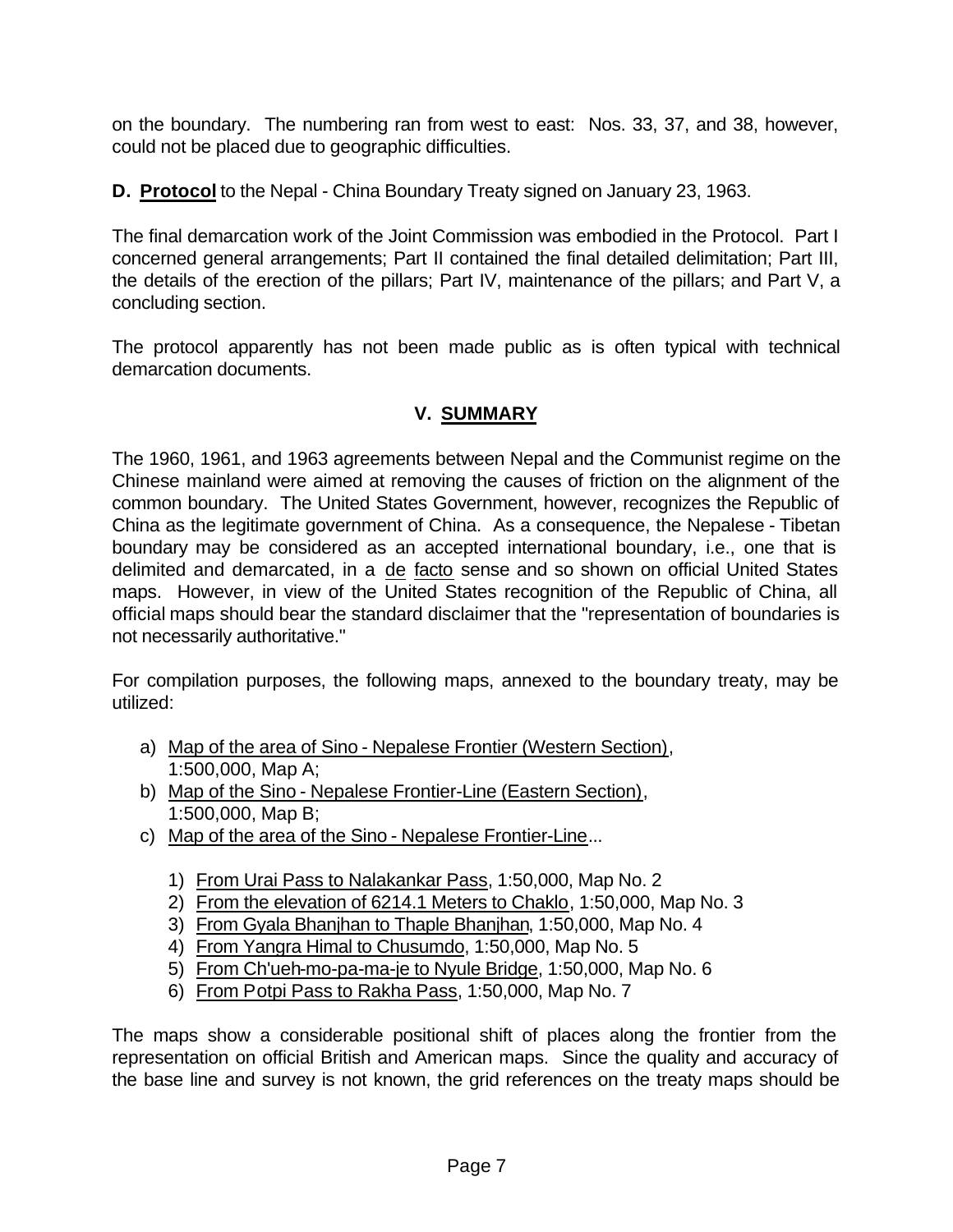treated with caution. It is possible, however, to establish the "new" boundary on U.S. maps in relation to the plotted position of the significant features.

#### **APPENDIX I**

A full text of the Nepal - China Border Treaty, March 21, 1960, is not available to the Office of the Geographer. However, the following has been excerpted from Padma Bahadur Khatri: "Nepal - China Sima Sandhi" (Nepal - China Border Treaty), Gorkhapatra, Volume 63, Issue No. 313, Falgun 24, 2018 (March 7, 1962, pp. 2 - 3).

"It has been decided to conclude an agreement with a view to establishing a definite boundary line and formally delineating the boundary between the two countries, to set up a Joint Committee composed of an equal number of delegates from the two sides and to entrust it with powers to discuss and solve the concrete problems concerning the Nepal - China border, under the rules mentioned in Article 3 of the present Agreement, to install boundary pillars and, lastly, to prepare a draft of the Nepal - China Boundary Treaty. The said Joint Committee shall hold its meetings in the capitals or other places of Nepal and China.

"While studying the boundary lines as shown in the exchanged maps and also the information made available by each side, concerning the actual jurisdiction of the respective countries, the Contracting Parties agree, that barring some differences over some particular area, their understanding of the traditional customary boundary line is basically the same. In order to determine concretely the boundary between the two countries, the Contracting Parties agree to act as follows in three different cases.

(1) Areas where the boundary line between the two countries as shown in the maps of both the parties is identical.

The boundary line in such areas shall be determined according to that shown as identical in the maps of both sides. The Joint Committee shall send out Joint Survey teams composed of an equal number of persons from each side to conduct survey and erect boundary pillars there.

When the boundary line is determined according to the provisions of the above Article, the areas to the South shall conclusively belong to Nepal, and those to the North to China, and subsequent to that neither party shall lay claim to any area on the other side.

(2) Areas where the boundary line between the two countries as shown in the maps of both parties is not identical, although the actual jurisdiction is undisputed.

The Joint Committee shall send out Joint Survey Teams composed of an equal number of persons from each side to conduct surveys on the spot and install boundary pillars to determine the boundary line according to the physical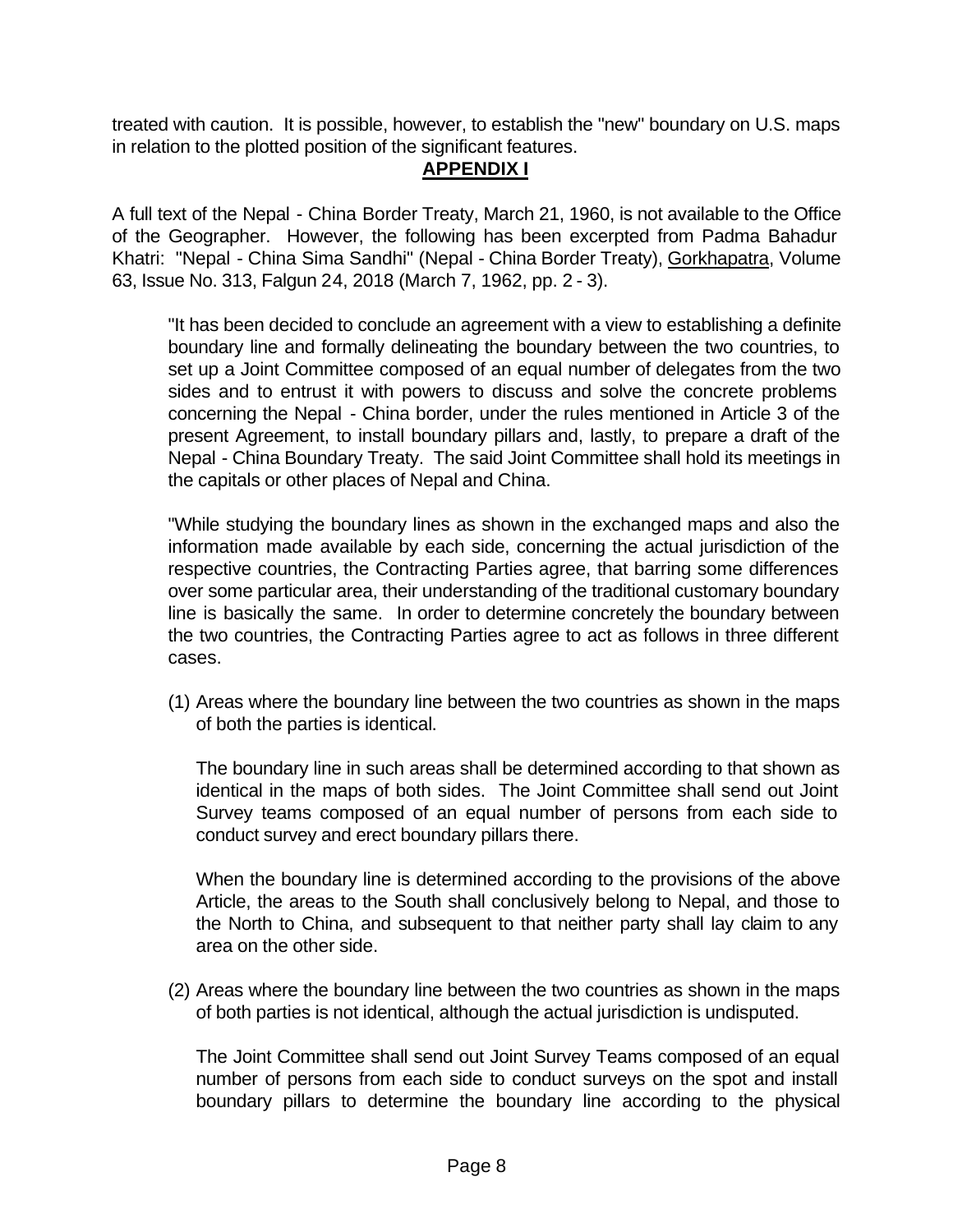features (watersheds, valleys, passes, etc.) and the actual jurisdiction of the respective party.

(3) Areas where the boundary line as shown in the maps is not identical and each side has its own understanding of such jurisdiction.

In such areas the Joint Committee shall send out Joint Survey teams composed of an equal number of persons from each side in order to find out the actual jurisdiction, make adjustments according to the principles of equality, mutual benefit, friendship and mutual accommodation, demarcate the boundary and to install boundary pillars."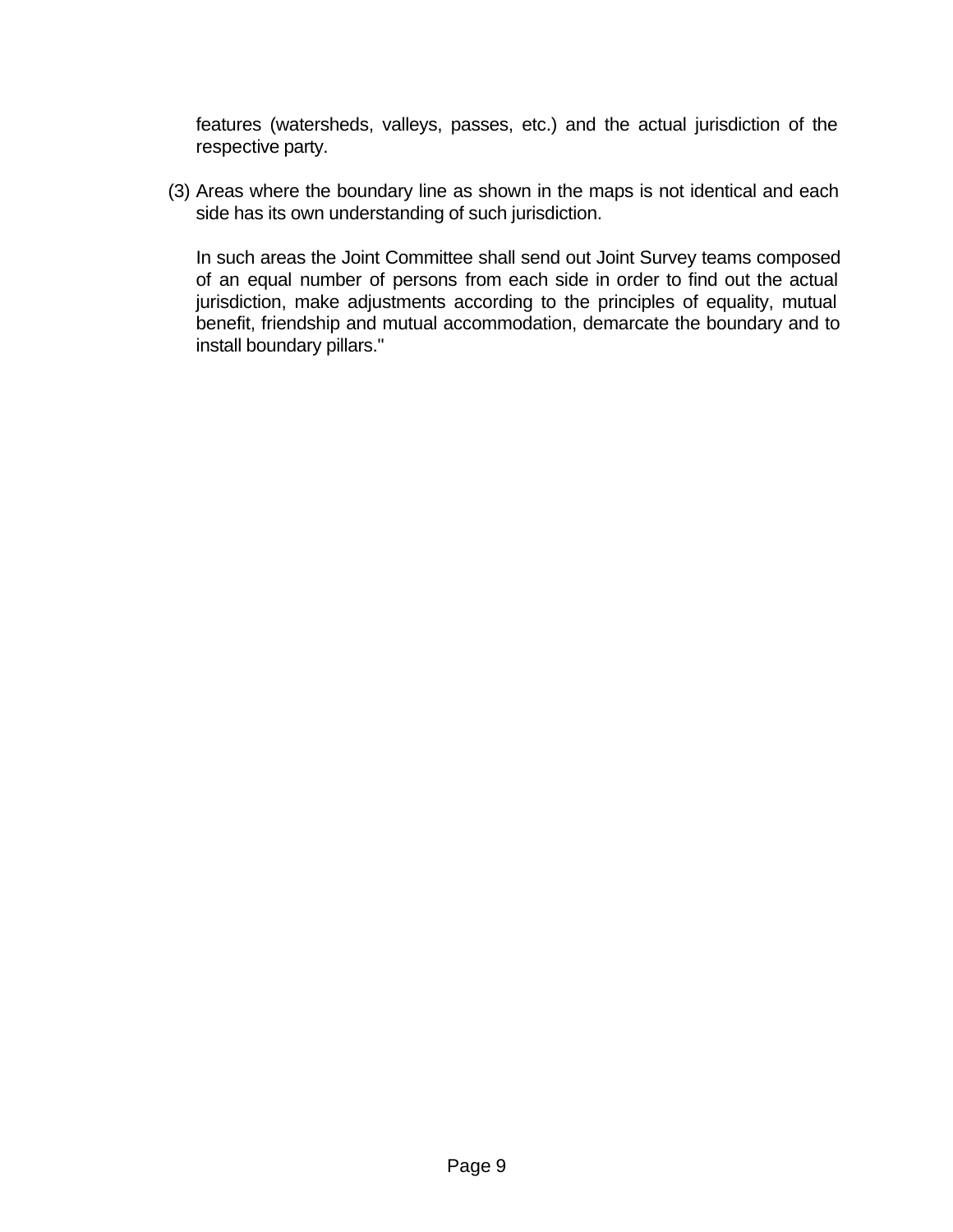#### **APPENDIX II**

"Boundary Treaty Between the People's Republic of China and the Kingdom of Nepal" October 5, 1961:

The Chairman of the People's Republic of China and His Majesty the King of Nepal,

Being of the agreed opinion that a formal settlement of the question of the boundary between China and Nepal is of fundamental interest to the peoples of the two countries,

Noting with satisfaction that the friendly relations of long standing between the two countries have undergone further development since the establishment of diplomatic relations between the two countries and that the two parties have, in accordance with the Five Principles of Peaceful Coexistence and in a spirit of fairness, reasonableness, mutual understanding, and mutual accommodation, smoothly achieved an over-all settlement of the boundary question between the two countries through friendly consultations,

Firmly believing that the formal delimitation of the entire boundary between the two countries and its consolidation as a boundary of peace and friendship not only constitute a milestone in the further development of the friendly relations between China and Nepal, but also are a contribution toward strengthening peace in Asia and the world,

Have resolved for this purpose to conclude the present treaty on the basis of the agreement between the Government of the People's Republic of China and His Majesty's Government of Nepal on the question of the boundary between the two countries of 21 March 1960 and have agreed upon the following:

#### **Article I.**

The contracting parties, basing themselves on the traditional customary boundary line and having jointly conducted necessary on-the-spot investigations and surveys and made certain adjustments in accordance with the principles of equality, mutual benefit, friendship, and mutual accommodation, hereby agree on the following alignment of the entire boundary line from west to east, Chinese territory being north of the line and Nepalese territory south thereof:

1--The Chinese - Nepalese boundary line starts from the point where the watershed between the Kali River and the Tinkar River meets the watershed between the tributaries of the Mapchu (Karnali) River on the one hand and the Tinkar River on the other hand, thence it runs southeastward along the watershed between the tributaries of the Mapchu (Karnali) River on the one hand and the Tinkar River and the Seti River on the other hand, passing through the Niumachisa (Lipudhura) Snowy Mountain ridge and Tinkarlipu (Kipudhura) Pass to Pehlin (Urai) Pass.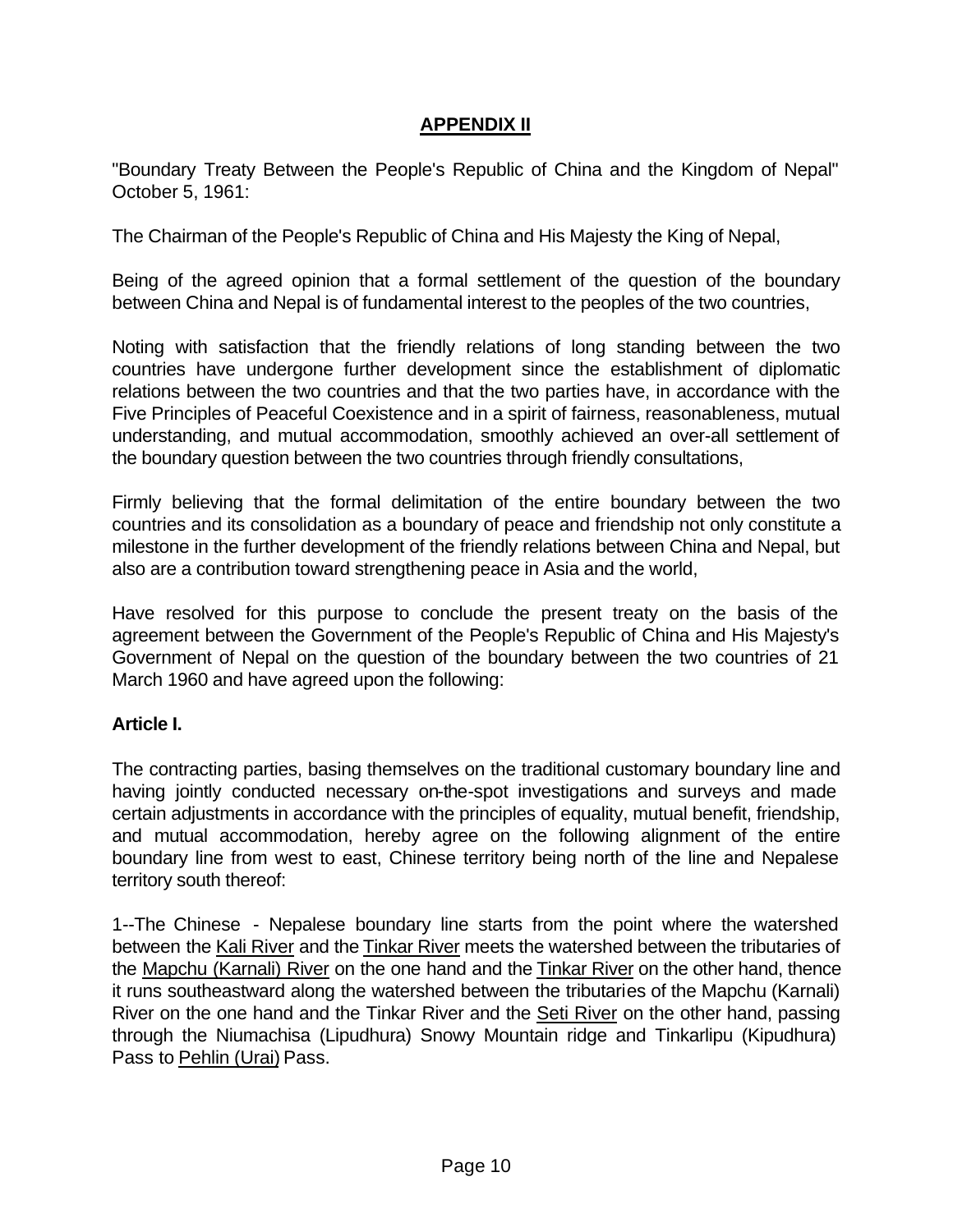2--From Pehlin (Urai) Pass the boundary line runs along the mountain ridge southeastward for about 500 meters, then northeastward to height 5,655 meters, thence continues to run along the mountain ridge northwestward to Tojang (Tharodhunga Tuppa), then northeastward passing through height 5,580.6 meters to Chimala Pass, thence it runs generally northwestward, passing through Chimala to Lungmochiehkuo (Numoche Tuppa); thence, the boundary line runs generally eastward, passing through Paimowotunkuo (Kitko Tuppa) and then runs along the Chokartung (Kitko) Mountain spur down to the Chilungpa (Yadangre) stream, then it follows the Chilungpa (Yadangre) stream northward to its junction with the Mapchu (Karnali) River, then it follows the Mapchu (Karnali) River generally eastward to Yusa (Hilsa). At Yusa (Hilsa) the boundary line departs from the Mapchu (Karnali) River and runs northeastward along the mountain spur up to Chialosa (Takule), then along the mountain ridge, passing through Kumalatse (Kumalapche), Kangpaochekuo (Ghanbochheko), and Mainipaimikuo (Manepamango) to Kangkuona (Kangarje), then northward passing through Kangchupeng (Kandumbu) (at?) height 6,550 meters to Nalakankar.

3--From Nalakankar the boundary line runs generally northeastward along the watershed between the tributaries flowing into Manasarovar Lake and the tributaries of the Humla Karnali River passing through Nalakankar Pass to Latsela (Lapche) Pass; thence it runs generally southeastward along the watershed between the tributaries flowing into Manasarovar Lake and the tributaries of the Machuan River on the one hand and the tributaries of the Humla Karnali River, the Mugu Kurnali River and the Panjang Khola on the other hand, passing through Changla Mountain, Namja Pass, Khung (Thau) Pass, and Marem Pass to Pindu Pass, then it continues to run southeastward along the watershed between the tributaries of the Machuan River on the one hand and the tributaries of the Barbung River and the Kali Gaudaki River on the other hand gradually turning northeastward to height 6,214.1 meters.

4--From height 6,214.1 meters, the boundary line runs northeastward along the mountain spur, passing through height 5,025 meters and crossing the Angarchubo (Angarchhu) stream to height 5,029 meters; thence it runs generally eastward along the Tuchu (Thukchu) Mountain spur, passing through height 4,730 meters and Bungla (Panglham) to the foot of Tingli Bhodho spur at its northwestern end, then turns northeastward and runs along the southern bank of the Roumachushiu (Rhamarchhushu) seasonal stream to the foot of Tingli Bhodho spur at its northeastern end; thence turns southeastward, crosses the junction of two seasonal streams flowing northward, and runs to the junction of three seasonal streams flowing northward, and then up the eastern stream of the above three seasonal streams to height 4,697.9 meters, then turns southwestward crossing a seasonal stream to height 4,605.8 meters; thence it runs generally southeastward passing through Pengpengla (Phumphula) and then along Chukomaburi (Chhukomapoj) Mountain ridge, passing through height 4,676.6 meters and height 4,754.9 meters to height 4,798.6 meters, thence along the mountain ridge northeastward passing through Hsiabala, then generally eastward passing through height 5,044.1 meters to Chaklo.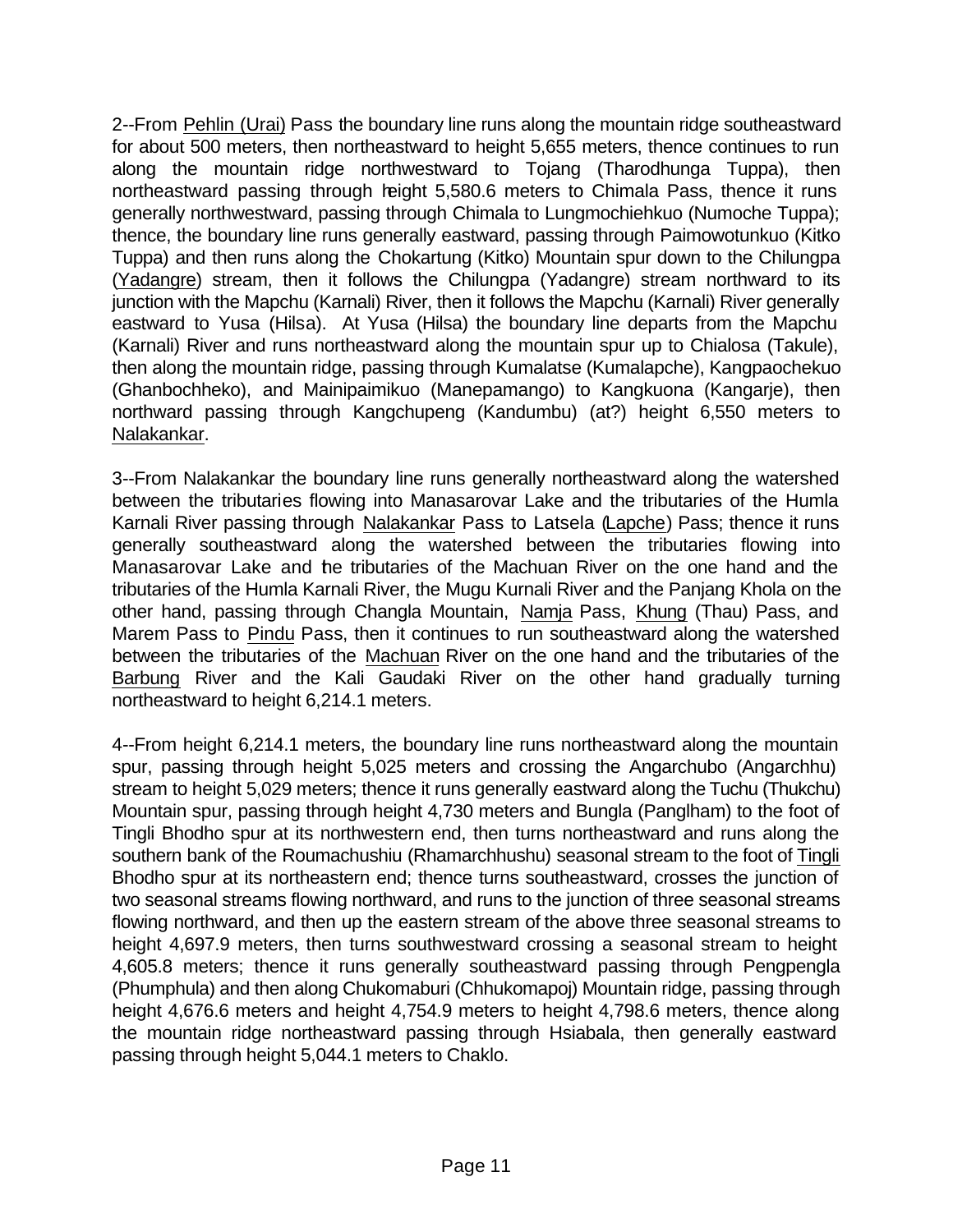5--From Chaklo the boundary line runs generally southward along the watershed between the tributaries of the Yalu Tsangpo River and the tributaries of the Kali Gandaki River, passing through height 6,724 meters to Lugula Pass, thence it runs generally eastward along Lugula Snowy Mountain and the watershed between the tributaries of the Yalu Tsangpo River and the tributaries of the Marshiyangdi River to Gya (Gyala) Pass.

6--From Gya (Gyala) Pass the boundary line runs along the mountain ridge eastward to height 5,782 meters, then southeastward to Lajing Pass, then it runs along the Lajing Mountain ridge, passing through height 5,442 meters and Lachong (Lajung) Pass to height 5,236 meters, then turns southwestward to Sangmudo Snowy Mountain; thence generally southeastward and continues to run along the Lajing Mountain ridge, passing through height 6,139 meters to height 5,494 meters, and then in a straight line crosses the Dougar (Tom) River to height 5,724 meters; thence the boundary line runs generally northeastward along the Snowy Mountain ridge, passing through height 6,010 meters, height 5,360 meters, and height 5,672 meters to Thaple Pass.

7-- From Thaple Pass the boundary line runs generally northeastward along the Snowy Mountain ridge, passing through Tsariyangkang Snowy Mountain to Khojan; thence it continues to run generally southward along the Snowy Mountain ridge, passing through Mailatsaching Pass, Pashuo Snowy Mountain and Lango Snowy Mountain to Yangrenkangri (Yangra) Snowy Mountain.

8--From Yangrenkangri (Yangra) Snowy Mountain the boundary line runs along the mountain ridge southward to Tsalasungkuo and then generally eastward and then northeastward along a dry stream bed and passes through Kirapo (Kerabas) to reach the Sangching (Sanjen) River, then follows that river southeastward, passes through its junction with the Changchieh (Bhrangre) River and continues to follow the Sangching (Sanjen) River to a point where a small mountain spur south of Genjungma (Pangshung) pasture ground and north of Chhaharey (pasture?) ground meets with the Sangching (Sanjen) River; then it runs along the (above all?) mountain spur eastward and then southeastward to height 4,565.4 meters, then runs eastward to the Black Top; thence it runs along a mountain spur to the junction of the Bhurlung River and the Tanghsiaka (Khesadhang) stream, then runs eastward along the Bhurlung River to its junction with the Kyerong River; thence follows the Kyerong River southward and then eastward to its junction with the Tungling Tsangpo (Lende) River; then runs northeastward up the Tungling Tsangpo (Lende) River, passing through Rasua bridge to the junction of the Tungling Tsangpo (Lende) River and the Guobashiachu (Jambu) stream; thence turns eastward up to the Guobashiachu (Jambu) stream, passing through the junction of the Chusumdo Tsangpo River and the Phuriphu Tsangpo River, both tributaries of the upper Guobashiachu (Jambu) stream, to reach the boundary marker-point at Chusumdo.

9--From the boundary marker-point at Chusumdo the boundary line runs generally southeastward along the ridge of Tsogakangri (Seto Pokhari) Snowy Mountain, Langtang Snowy Mountain, Dorley Mountain, and Gulinchin (Phurbo Chyachu) Mountain to Chakesumu (Kharaney) Mountain; thence runs down to reach the Changnibachu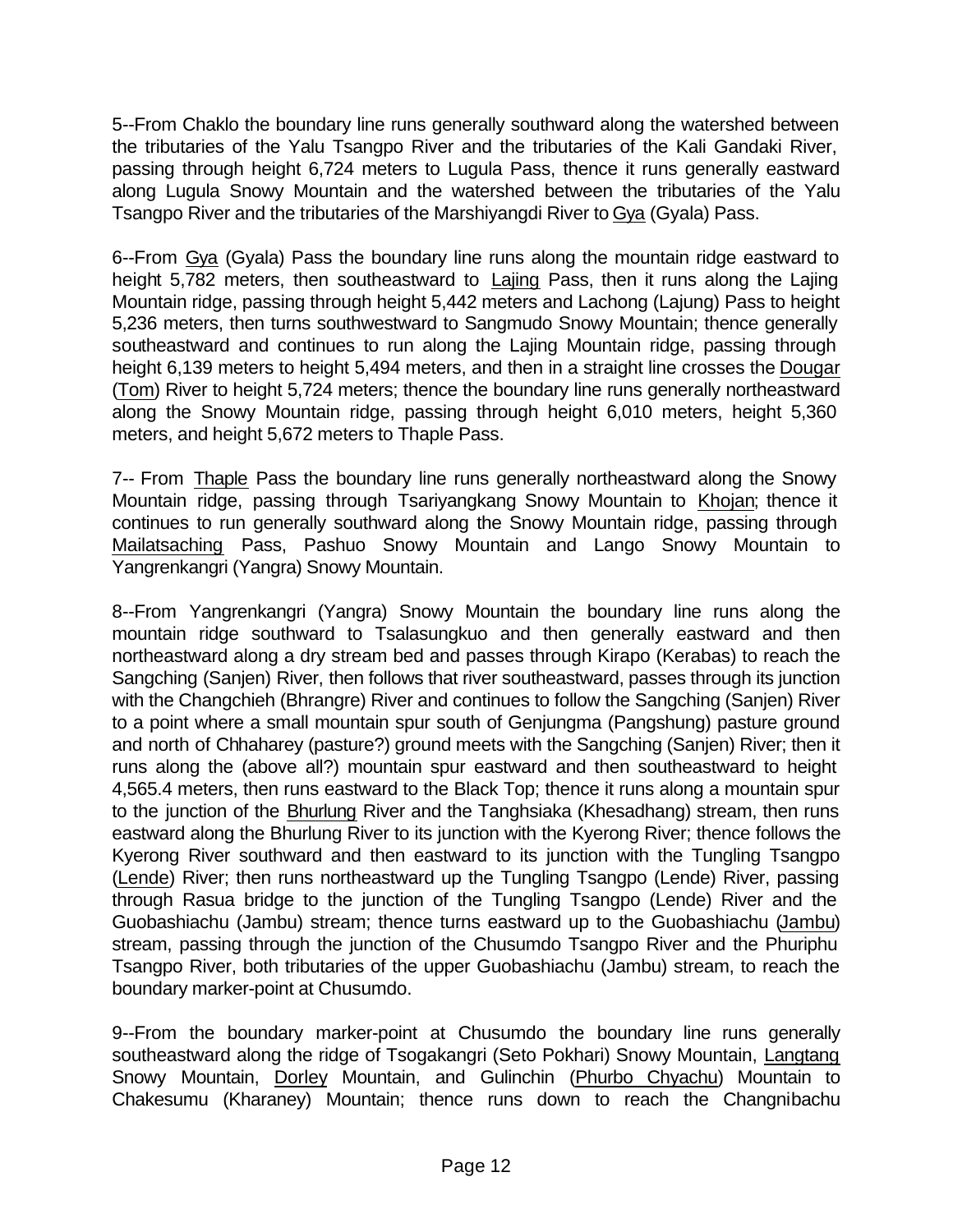(Kharaney) River, and then follows that river southward to its junction with the Bhochu (Bhota Kosi) River; then follows the Bhochu (Bhota Kosi) River southward, pushing through Dalaima (Bhaise) bridge to the junction of the Bhochu (Bhota Kosi) River and the Junchu (Jum) River; thence eastward up the Junchu (Jum) River to its source at Tsaje Mountain (Jum Khola Ko Sir Ko Tuppa); thence the boundary line runs generally northward along the mountain ridge to Chomo Pamari (height: 6,208.8 meters).

10--From Chomo Pamari (height 6,208.8 meters) the boundary line runs generally northward along the mountain ridge to height 5,914.8 meters, then generally northeastward along Shondemo Kangri (Sudemo) Snowy Mountain passing through height 5,148 meters, and then crosses two tributaries of the Shondemo Chu (Shongdemo) Stream, passing through Shondemo (Sudemo) which lies between the above two tributaries to Gyanbyan; then it runs along Gyanbyan Mountain spur downward, crosses the Pinbhu Tsangpo River (the western Tributary of the Lapche River--Ed.) and then along the mountain spur up to height 5,370.5 meters at Sebobori (Korlang Pari Ko Tippa); thence the boundary line turns southeastward along the mountain spur downward, crosses the Lapche Khung Tsangpo River (the eastern tributary of the Lapche river--Ed.), then it runs along Biden Kangri (Piding) Snowy Mountain to height 5,397.2 meters; thence the boundary line turns westward along the mountain ridge to height 5,444.2 meters at Kabobori (Raling), then generally southward along Rasumkungpo (Rishinggumbo) Mountain ridge to Niehlu (Niule) bridge.

11--From Niehlu (Niule) bridge the boundary line runs generally eastward to Chejenma (Guari Smankar), and then eastward along the mountain ridge and then northward along the watershed between the Rongshar River and the Rongbuk River on the one hand and the tributaries of the Dudh Kosi River on the other hand to Nagpa Pass, and then runs generally southeastward along the mountain ridge, passing through Cho Oyu Mountain, Pumoli Mountain (Gnire Langur), mount Chomo-lungma (Sagarmatha) and Lhotse, to Makalu Mountain; then runs southeastward and then eastward along the mountain ridge to Popti Pass.

12--From Popti Pass the boundary line runs along the mountain ridge eastward passing through Tsagala (Kepu Dada) to Kharala (Khade Dada), and then generally northeastward passing through Lanapo (Lhanakpu) and Chebum (Chhipung) to the source of the Sunchunchu (Shumjung) River; then it follows the Sunchunchu (Shumjung) River to its junction with the track leading from Kimathangka to Chentang; then it runs along the track to the bridge on the Karma Tsangpo (Kama) River; thence it runs generally southeastward along the Karma Tsangpo (Kama) River passing through its junction with the Pengchu (Arun) River, and then along the Pengchu (Arun) River to its junction with the Nadang River, then continues to follow the Pengchu (Arun) River westward to its junction with the Tsokangchingpo (Chhokang) River, thence the boundary line departs from the Pengchu (Arun) River and runs generally eastward along a mountain spur passing through Angde and Dalai (Tale) Pass to Dalaila (Tale), and then runs along the mountain ridge passing through Jungkan (Dukan), Kaijungkan (Khachunkha), Renlangbu (Relinbu) and Sulala to reach Rag La (Rakhala) Pass.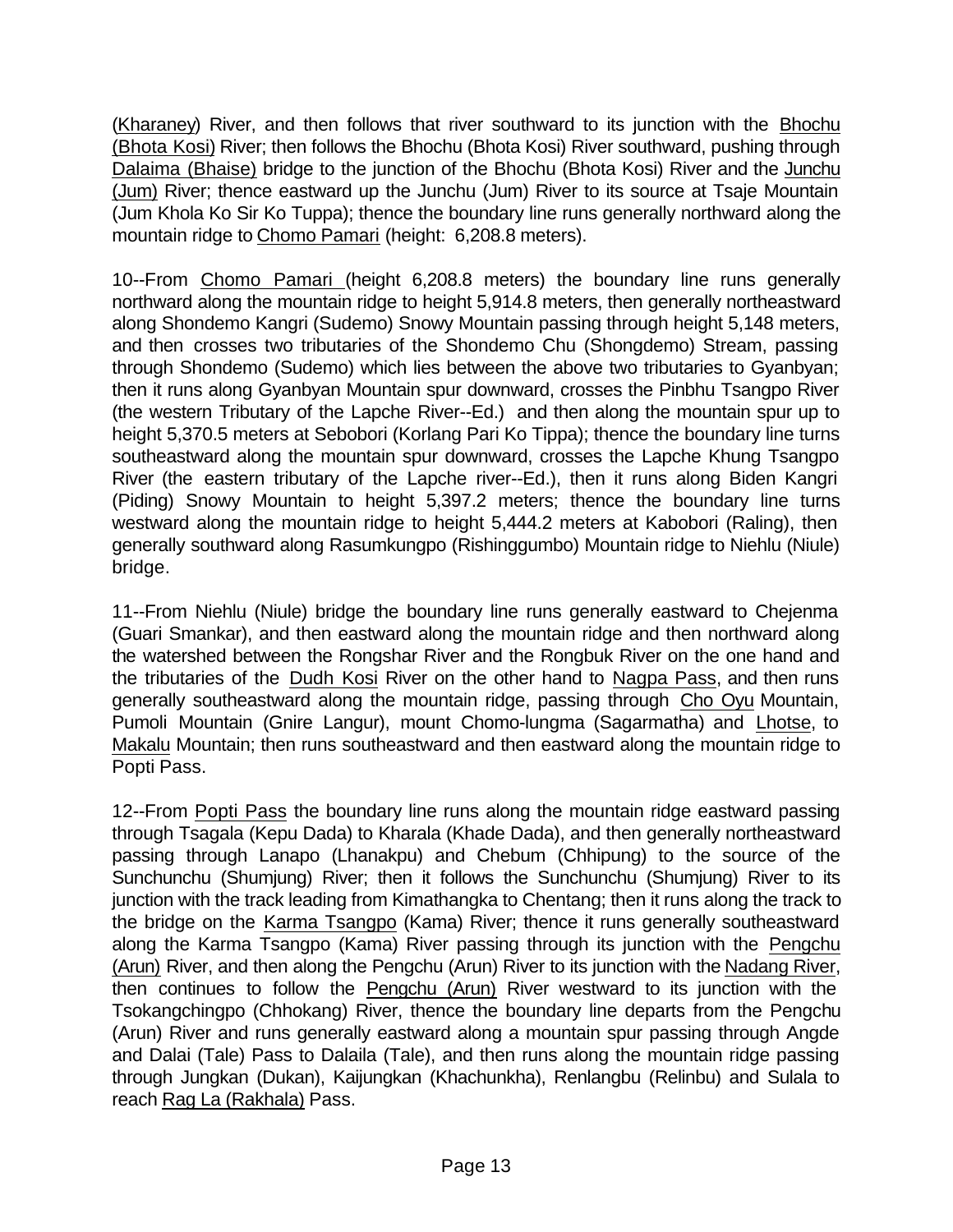13--From Rag La (Rakhala) Pass the boundary line runs generally eastward along the watershed between the tributaries of the Nadang River and the tributaries of the Yaru River on the one hand and the tributaries of the Ramur River on the other hand, passing through Ombolap (Ombak) Pass, the Putala (Tiptala) Pass, Yangmakhangla (Kangla) Pass and Chabukla to the terminal point where the watershed between the Khar River and the Chabuk River meets the watershed between the Khar River and the Lhonak River.

The entire boundary line between the two countries as described in the present article is shown on the 1:500,000-scale maps of the entire boundary attached to the present treaty; the location of the temporary boundary markers erected by both sides and the detailed alignment of certain sections of the boundary are shown on the 1:500,000-scale maps of those sections attached to the present treaty.

### **Article II.**

The contracting parties have agreed that wherever the boundary follows a river, the midstream line shall be the boundary. In case a boundary river changes its course, the original line of the boundary shall remain unchanged in the absence of other agreements between the two parties.

### **Article III.**

After the signing of the present treaty the Chinese - Nepalese Joint Boundary Committee, constituted in pursuance of the agreement of 21 March 1960 between the two parties on the question of the boundary between the two countries, shall set up permanent boundary markers as necessary on the boundary line between the two countries, and then draft a protocol setting forth in detail the alignment of the entire boundary line and the location of the permanent boundary markers, with detailed maps attached thereto showing the boundary line and the location of the permanent boundary markers. The above-mentioned protocol, upon being signed by the governments of the two countries, shall become an annex to the present treaty and the detailed maps shall replace the maps now attached to the present treaty.

Upon the signing of the above-mentioned protocol, the tasks of the Chinese - Nepalese Joint Boundary Committee shall be terminated, and the agreement of 21 March 1960 between the two parties on the question of the boundary between the two countries shall cease to be in force.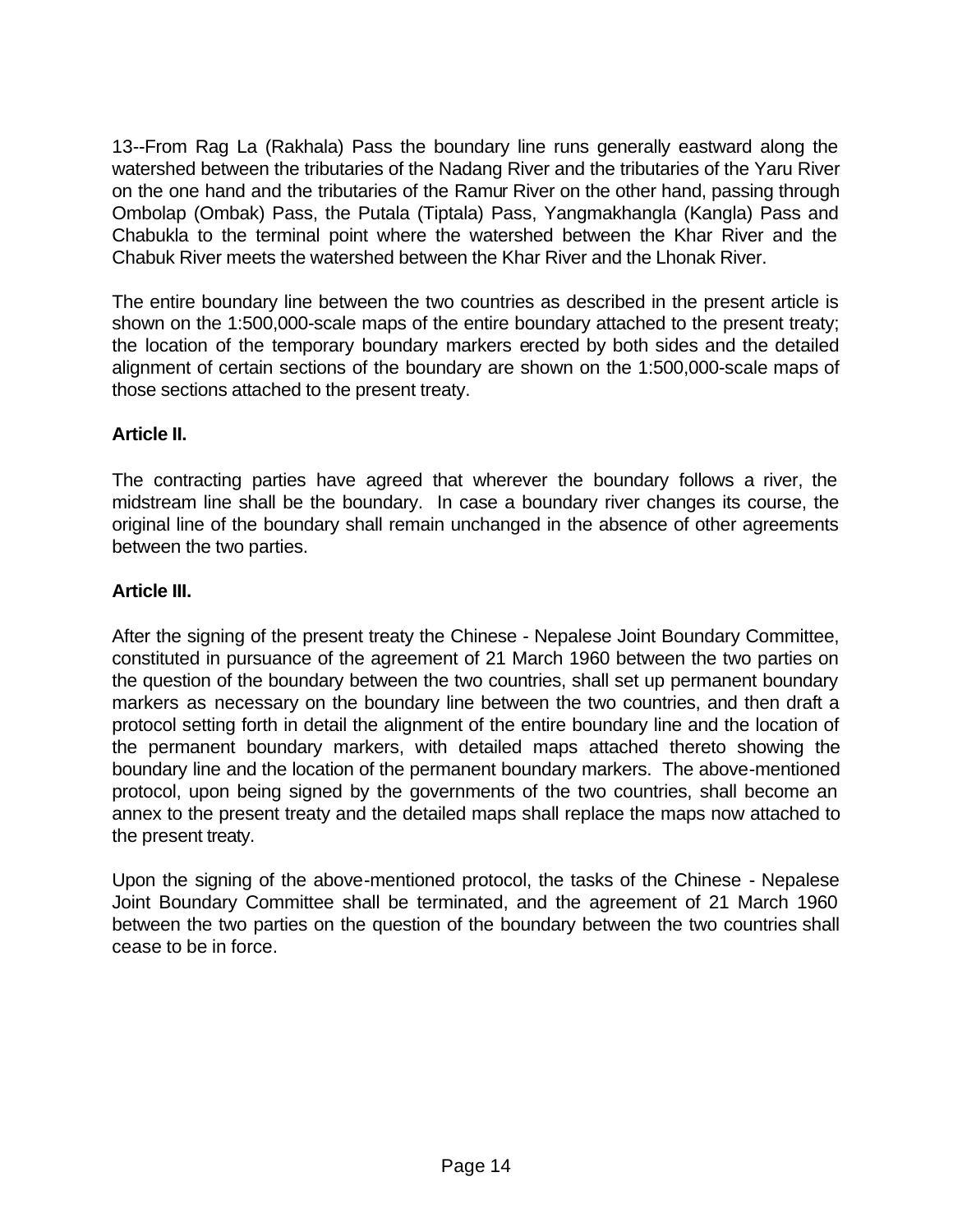### **Article IV.**

The contracting parties have agreed that any dispute concerning the boundary which may arise after the formal delimitation of the boundary between the two countries shall be settled by the two parties through friendly consultations.

#### **Article V.**

The present treaty shall come into force on the day of the signing of the treaty.

Done in duplicate in Peking on 5 October 1961 in the Chinese, Nepalese, and English languages: all three texts being equally authentic.

Chairman of the People's Republic of China, His Majesty the King of Nepal. (Signed) Liu Shao-chi, Mahendra Bir Bikram Shah Deva.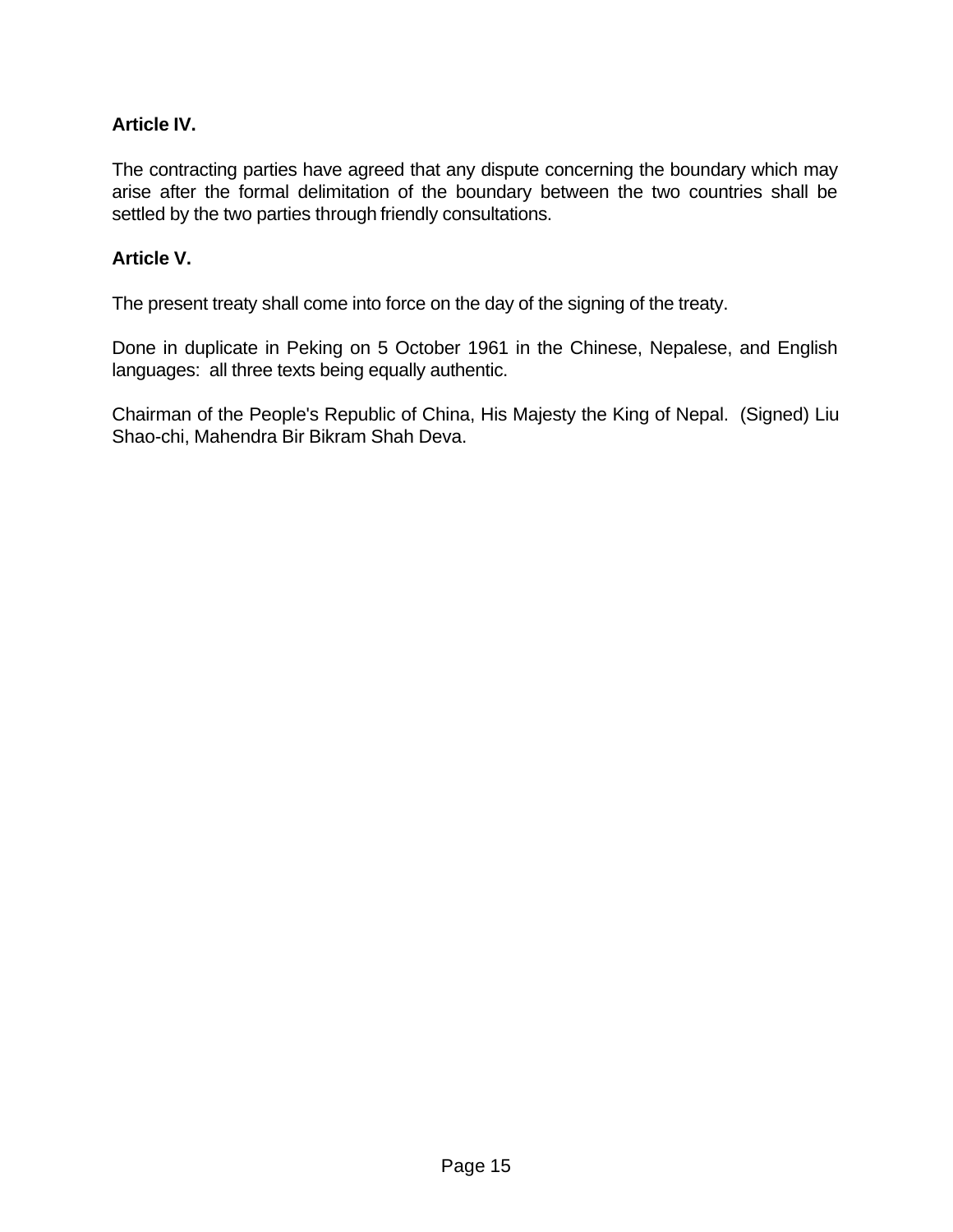# **APPENDIX III**

#### **Nepalese Chinese**

| Barchham Gaun (Village) Pa-erh-chang   |  |
|----------------------------------------|--|
| Bhaise Pul (Bridge)Ta-lai-ma Ch'iao    |  |
|                                        |  |
| Bhasyaro ChhachyunaPa-hsueh-ch'uan     |  |
|                                        |  |
|                                        |  |
| Bhrangaun (Village)Chang-kang          |  |
| Bhrangre Khola (River)Chang-chieh Ho   |  |
|                                        |  |
| Bhulung Khola (River) Pu-lung Ho       |  |
|                                        |  |
|                                        |  |
|                                        |  |
| Bulun Khola (River)Pu-lung Ho          |  |
|                                        |  |
|                                        |  |
|                                        |  |
|                                        |  |
|                                        |  |
|                                        |  |
|                                        |  |
|                                        |  |
|                                        |  |
|                                        |  |
| Chauri Danda (Mt)Tsung-jih-la          |  |
| Chauri Kharka (Corral)Tsung-jih        |  |
|                                        |  |
|                                        |  |
|                                        |  |
|                                        |  |
|                                        |  |
|                                        |  |
| Chhare Kharka (Corral) Ts'a-je         |  |
|                                        |  |
|                                        |  |
|                                        |  |
|                                        |  |
|                                        |  |
|                                        |  |
| Chhitoranan Tuppa Ch'i-tu-erh-lang-kuo |  |
|                                        |  |
|                                        |  |
| Chhogaun (Village)Ts'o-kang            |  |
|                                        |  |
|                                        |  |
|                                        |  |
|                                        |  |
|                                        |  |
| ChhyakjyaldhumbhoCha-chia-t'o-po       |  |
|                                        |  |
| Chi Gaun (Village)Chi-t'sun            |  |
|                                        |  |
|                                        |  |
|                                        |  |
|                                        |  |
|                                        |  |
|                                        |  |
|                                        |  |

| Dhudhedhunga Wo-ma-to                      |              |
|--------------------------------------------|--------------|
|                                            |              |
|                                            |              |
|                                            |              |
| Dorle Pahar (Hill, Mt.) To-erh-lei Shan    |              |
|                                            |              |
| Gairi Kharka (Corral)  Ko-jih              |              |
|                                            |              |
|                                            |              |
|                                            |              |
|                                            |              |
|                                            |              |
|                                            |              |
|                                            |              |
|                                            |              |
|                                            |              |
|                                            |              |
|                                            |              |
|                                            |              |
| Ghattekhola (Village) K'o-che-k'o-la-ts'un |              |
|                                            |              |
|                                            |              |
|                                            |              |
|                                            |              |
|                                            |              |
| Gyala Bhanjhan (Pass) Ko-ya Shan-k'ou      |              |
|                                            |              |
|                                            |              |
|                                            |              |
|                                            |              |
|                                            |              |
|                                            |              |
| Humla Karnali River Ku-na-k'a-na-li Ho     |              |
|                                            |              |
| Jambu Khola (River) Kuo-pa-ch'u Ho         |              |
| Jar Mt. .                                  | Cha-iih Shan |
| Jaro Kharka (Corral)  Cha-jo               |              |
| Jen Khola (River)  Sang-ch'ing Ho          |              |
|                                            |              |
| Jhonga [Jongka?] Tsung-ka                  |              |
|                                            |              |
| Jum Khola Bridge  Tsung-ch'iao             |              |
|                                            |              |
|                                            |              |
| Kaligangki [River] K'o-li-kan-ta-chi Ho    |              |
|                                            |              |
| Kalsing Danda (Mt) Pan-teng-p'u            |              |
|                                            |              |
|                                            |              |
|                                            |              |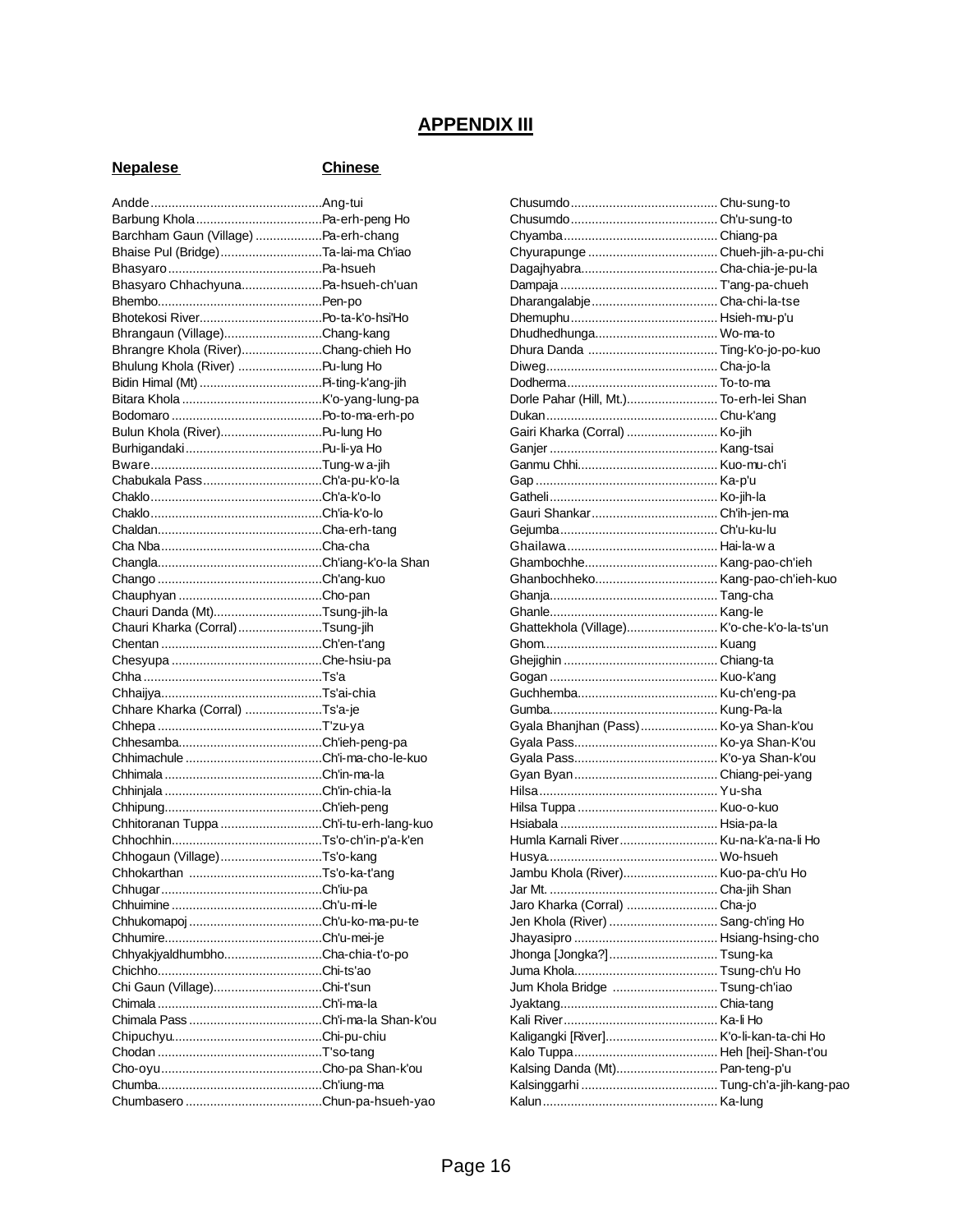| Kepu Danda (Mt)Cha-ka-la                             |  |
|------------------------------------------------------|--|
|                                                      |  |
|                                                      |  |
| Kharane Khola (River) Ni-pa-ch'u Ho                  |  |
| Kharane Pahar (Hill)Ch'ueh-k'o-su-mu Shan            |  |
|                                                      |  |
|                                                      |  |
|                                                      |  |
| Khomba [Siya Chhu?] Khoka Kuo-pa-hsia-cho Ho         |  |
|                                                      |  |
| Kildun Bhanjyan (Pass) La-to-la                      |  |
|                                                      |  |
|                                                      |  |
|                                                      |  |
|                                                      |  |
| Kobangpari Tuppa Se-pao-po-je                        |  |
|                                                      |  |
| Kolam Khola (River)Ts'ang-tsung-ch'u Ho              |  |
|                                                      |  |
|                                                      |  |
|                                                      |  |
| Koren Gaun (Village)Kuo-jen                          |  |
|                                                      |  |
|                                                      |  |
|                                                      |  |
|                                                      |  |
|                                                      |  |
| Lajing Bhanjhan (Pass)La-ch'ing Shan-k'ou            |  |
|                                                      |  |
|                                                      |  |
|                                                      |  |
| Lajyung Bhanjyan (Pass) La-ch'iung Shan-k'ou         |  |
|                                                      |  |
|                                                      |  |
|                                                      |  |
|                                                      |  |
|                                                      |  |
| Lapche Danda (Mt)Se-erh-chia-kuo                     |  |
| Lapche Gumma [Gompa, temple]La-pu-chi szu            |  |
| Lapche Kharka (Corral) Ta-ko-lung                    |  |
| Lapche Khola (River)La-pu-chi Ho                     |  |
| Lapche Khola (River)La-pu-chi-kung-tsang Ho          |  |
| Lapche Khola (River)P'ing-pu-tsang-pu Ho             |  |
|                                                      |  |
|                                                      |  |
|                                                      |  |
|                                                      |  |
|                                                      |  |
|                                                      |  |
|                                                      |  |
|                                                      |  |
| Lhogaun (Village) Lo<br>Lhonak Khola (River)Lo-na Ho |  |

| Limi Khola (River) Ni-mi-ch'u Ho                     |  |
|------------------------------------------------------|--|
| Lipu Dhura Bhajyan (Pass) Ting-k'o-li-p'u-shan-k'ou  |  |
| Lipu Dhura Himal (Mt) Niu-ma-chi-sha                 |  |
|                                                      |  |
|                                                      |  |
|                                                      |  |
|                                                      |  |
|                                                      |  |
| Lungjyo Danda (Mt) Lung-cho                          |  |
|                                                      |  |
|                                                      |  |
|                                                      |  |
| Mahbir [Honey Producing field]  Pu-lung-chang-ts'ang |  |
| Mailatsaching Pass  Mai-la-cha-ch'ing Shan-k'ou      |  |
|                                                      |  |
|                                                      |  |
| Mala Bhanjyan (Pass) Ma-la Shan-k'ou                 |  |
| Mala Danda (Mt) Ma-la-shan                           |  |
| Mala Kharka (Corral)  Mala                           |  |
| Mala Khola (River) Ma-la-ch'u Ho                     |  |
| Manasarowar  Ma-fa-mu-t'so                           |  |
|                                                      |  |
|                                                      |  |
|                                                      |  |
| Marphula Danda (Mt) Ma-po-la                         |  |
| Masyarangdi River Ma-hsun-ti Ho                      |  |
|                                                      |  |
|                                                      |  |
|                                                      |  |
|                                                      |  |
|                                                      |  |
|                                                      |  |
|                                                      |  |
| Najalta Danda (Mt) Chia-ka-lin-chin                  |  |
| Najalta Karka (Corral) Na-chai-cha                   |  |
|                                                      |  |
|                                                      |  |
| Nala Kankar Pass Na-erh-k'ng-ka Shan-k'ou            |  |
| Nalakankar Pass  Na-erh-k'ang-k'a Shan-k'ou          |  |
|                                                      |  |
|                                                      |  |
|                                                      |  |
|                                                      |  |
|                                                      |  |
|                                                      |  |
|                                                      |  |
|                                                      |  |
| Naralagna (Pass) Na-la Shan-k'ou                     |  |
|                                                      |  |
|                                                      |  |
| Nim Gaun (Village)  Ning-ts'un                       |  |
|                                                      |  |
|                                                      |  |
| Numache Tuppa Lung-mo-ch'ieh-kou                     |  |
| Numoche Tuppa Lung-mo-ch'ieh-kuo                     |  |
| Numochhhe Tuppa Lung-mo-ch'ieh-kuo                   |  |
|                                                      |  |
| Nyan Gaun (Village)  Niang-ts'un                     |  |
|                                                      |  |
|                                                      |  |
|                                                      |  |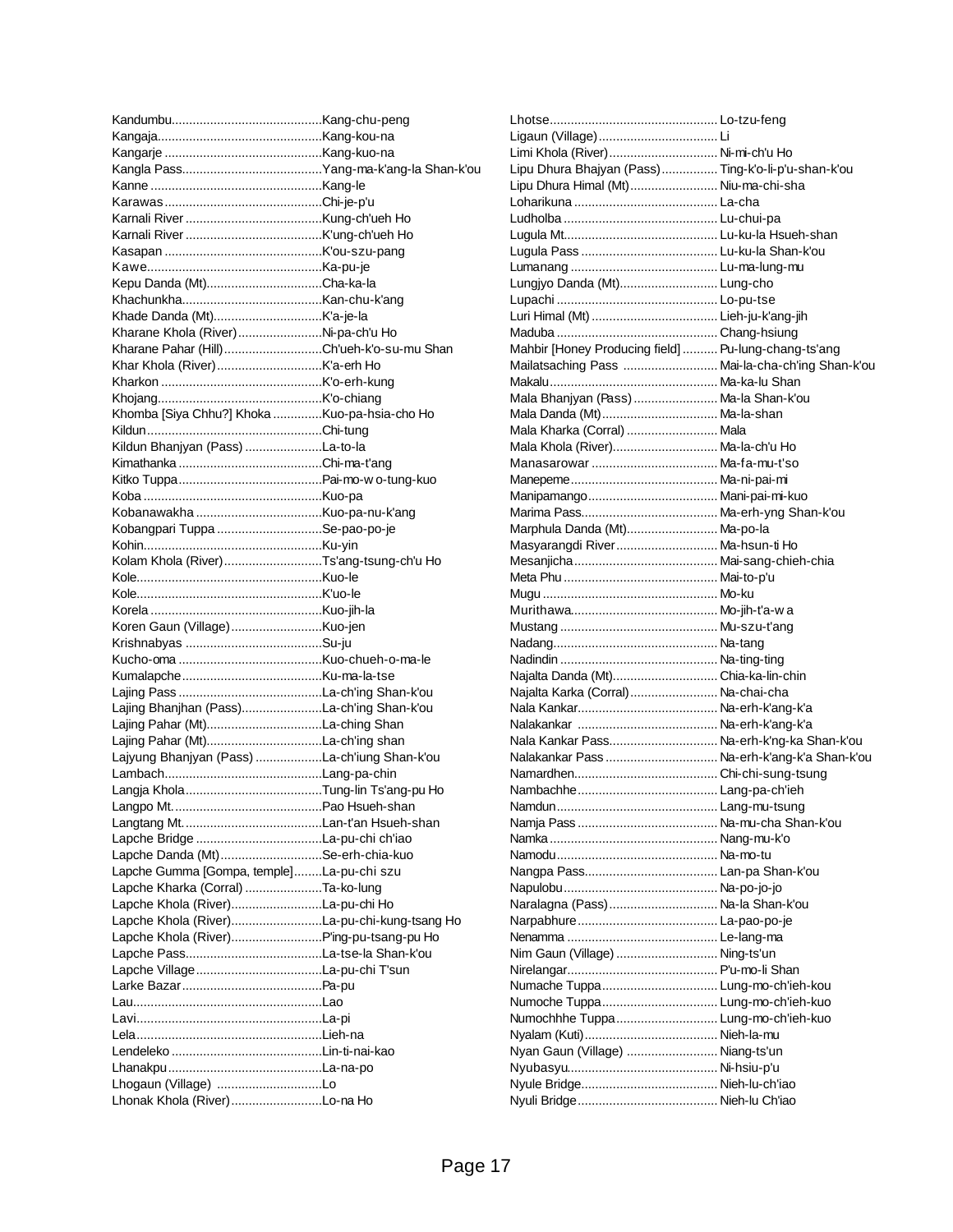| Palten Gumba (Gompa, Monastery)Pa-ti-kun-pa  |  |
|----------------------------------------------|--|
| Pama Kharka (Corral)  Pama                   |  |
|                                              |  |
|                                              |  |
|                                              |  |
| Panjang Khola [River] P'eng-yang Ho          |  |
|                                              |  |
| Pansyun Kharka (Corral) Chi-chueh-ma         |  |
| Panware Himal (Mt) P'u-pa-ma-je              |  |
|                                              |  |
|                                              |  |
| Pedan Danda (Mt)Pai-tang-pei-la              |  |
|                                              |  |
| Phelagaun (Village) P'ai-la                  |  |
|                                              |  |
|                                              |  |
|                                              |  |
|                                              |  |
|                                              |  |
| Phuri Himalaya (Mts.)Pu-je-k'ang-jih         |  |
|                                              |  |
|                                              |  |
|                                              |  |
|                                              |  |
| Pocho Kharka (Corral) Po-tso                 |  |
|                                              |  |
|                                              |  |
|                                              |  |
|                                              |  |
| Pyang (Village) Chiang-ts'un                 |  |
|                                              |  |
|                                              |  |
| Raling [Rendered in Nepalese only]           |  |
|                                              |  |
|                                              |  |
|                                              |  |
|                                              |  |
| Rasuwa Pul [Bridge]Je-so-ch'ao               |  |
|                                              |  |
|                                              |  |
|                                              |  |
|                                              |  |
|                                              |  |
| Risinggumbo DandaJe-sang-kung-pu-k'ang       |  |
|                                              |  |
|                                              |  |
| Rongsyar (River)Ts'ang-hsia Ho               |  |
| Rui Gaun (Village)Ju-ts'un                   |  |
|                                              |  |
| Sagarmatha [Mt. Everest] Chu-mu-lang-ma-feng |  |
| Sajen Khola (River)Ch'ing Ho                 |  |
| Salasungo Danda (Mt)Ch'a-la-sung-kuo         |  |
|                                              |  |
| Samadar Khola (River) La-lung-ch'u Ho        |  |
| Samagaon (Village) Sha-ma-kang               |  |
|                                              |  |
|                                              |  |
| Samdo Himal (Mt)Sang-mu-to-hsueh Shan        |  |
| Sancho Gaun (Village) Sang-cho               |  |

| Sarpe Bhanjyan (Pass) Jung-pa-le-la           |  |
|-----------------------------------------------|--|
|                                               |  |
| Satyangkang Mt.  Cha-te-yang-k'ang Hsueh-shan |  |
|                                               |  |
|                                               |  |
|                                               |  |
| Sebugaun (Village)  Se-pu                     |  |
|                                               |  |
|                                               |  |
|                                               |  |
|                                               |  |
|                                               |  |
| Sichhare Gambu  Hsi-ch'a-jih-kang-pao         |  |
|                                               |  |
|                                               |  |
|                                               |  |
|                                               |  |
|                                               |  |
| Stonga Danda (Mt) Szu-ting-la                 |  |
|                                               |  |
| Sunadhar [or Sunaghar]  Se-k'ang-pa           |  |
|                                               |  |
|                                               |  |
| Sundemu Himal (Mt)  Hsiung-te-mo-k'ang-jih    |  |
| Sungdemo Khola (River)  Hsiung-te-mo-ch'u Ho  |  |
|                                               |  |
|                                               |  |
|                                               |  |
|                                               |  |
| Takmarchuchun  Cha-ma-erh-ching               |  |
|                                               |  |
| Tala Mandir (Temple) Ta-la-szu                |  |
| Tale Bhanjhang (Pass) Ta-lai Shan-k'ou        |  |
|                                               |  |
|                                               |  |
| Thadodunea Tuppa  To-jang                     |  |
|                                               |  |
|                                               |  |
|                                               |  |
| Thaple Bhanjyan (Pass) T'a-p'u-le Shan-k'ou   |  |
|                                               |  |
|                                               |  |
|                                               |  |
|                                               |  |
|                                               |  |
|                                               |  |
|                                               |  |
| Tilagaun (village) Ti-erh                     |  |
|                                               |  |
|                                               |  |
|                                               |  |
| Tinkunne Tuppa Chiang-la                      |  |
|                                               |  |
|                                               |  |
|                                               |  |
|                                               |  |
|                                               |  |
| Trishuli [Trisuli] River Te-erh-su-li Ho      |  |
|                                               |  |
|                                               |  |
|                                               |  |
|                                               |  |
|                                               |  |
| Wala Mandir (Temple)  Wu-la-szu               |  |
|                                               |  |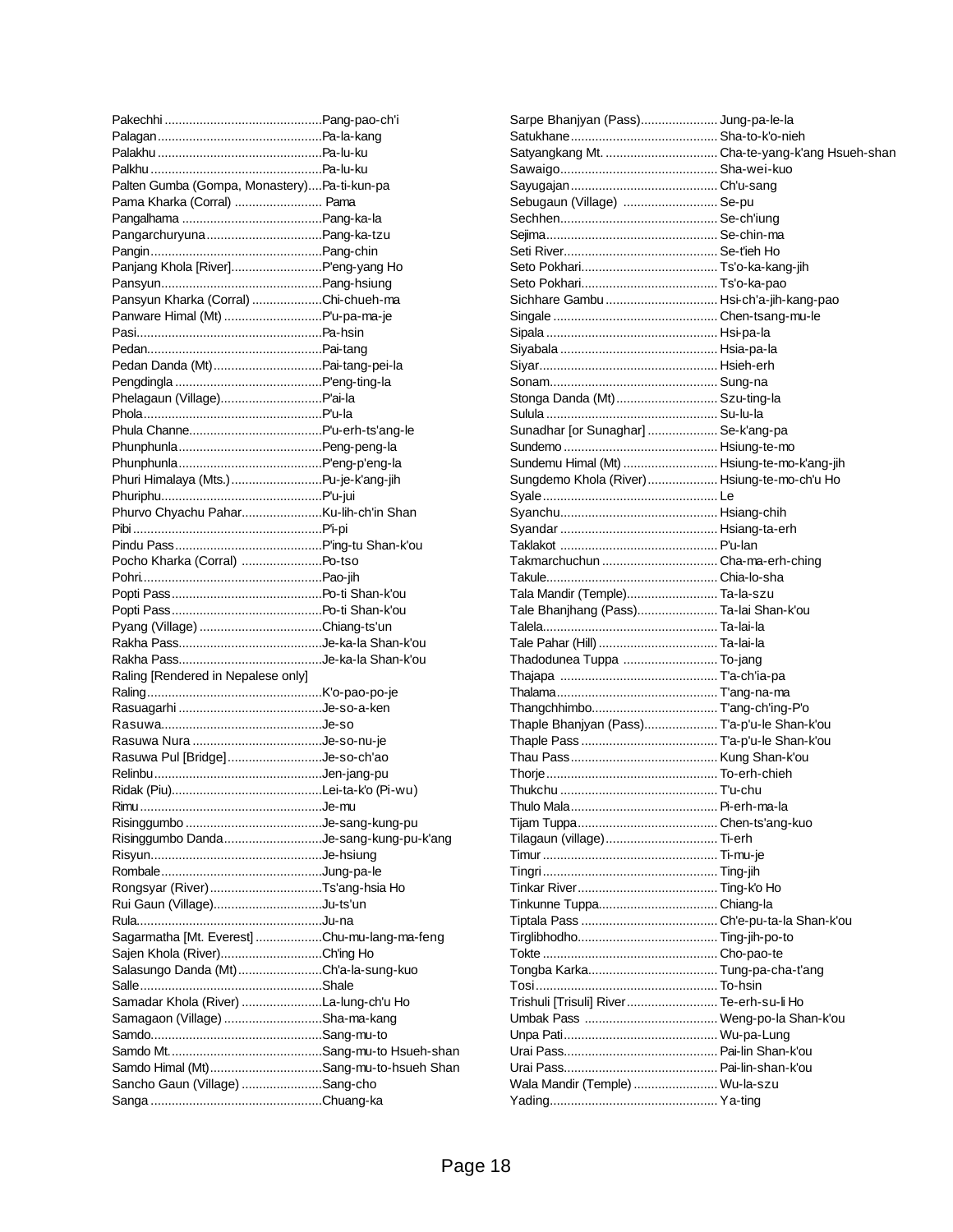| Yalusangpo [Brahmaputra]Ya-lu-ts'an-pu Chiang       |  |
|-----------------------------------------------------|--|
| Yalusanpo [Brahmaputra] River Ta-lu-ts'an-pu Chiang |  |
|                                                     |  |
|                                                     |  |

| Yangra Himal (Mt)  Yang-jan-k'ang-jih   |  |
|-----------------------------------------|--|
|                                         |  |
| Yuba Himalaya (Mt) Jung-mu-je-k'ang-jih |  |
|                                         |  |